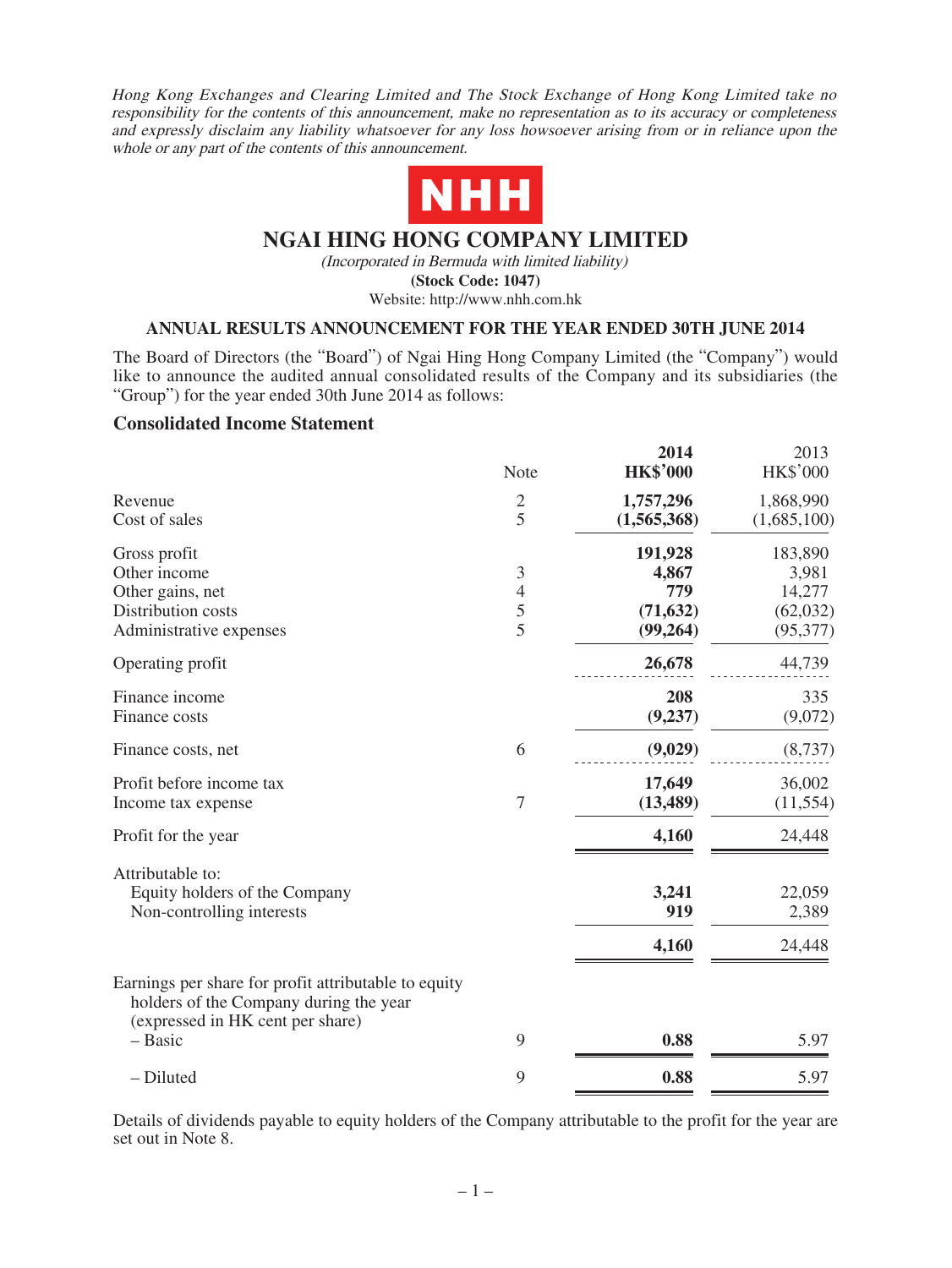# **Consolidated Statement of Comprehensive Income**

|                                                     | 2014            | 2013     |
|-----------------------------------------------------|-----------------|----------|
|                                                     | <b>HK\$'000</b> | HK\$'000 |
| Profit for the year                                 | 4,160           | 24,448   |
| Other comprehensive income:                         |                 |          |
| Items that will not be reclassified subsequently to |                 |          |
| income statement:                                   |                 |          |
| Revaluation gain of property, plant and             |                 |          |
| equipment on transfer to                            |                 |          |
| investment properties, net of tax                   |                 | 1,893    |
| Items that may be reclassified subsequently to      |                 |          |
| income statement:                                   |                 |          |
| Revaluation gain of an available-for-sale           |                 |          |
| financial asset                                     | 270             | 413      |
| Currency translation differences                    | (8)             | 7,934    |
| Other comprehensive income for the year             | 262             | 10,240   |
| Total comprehensive income for the year             | 4,422           | 34,688   |
| Total comprehensive income attributable to:         |                 |          |
| - Equity holders of the Company                     | 3,503           | 32,264   |
| - Non-controlling interests                         | 919             | 2,424    |
|                                                     | 4,422           | 34,688   |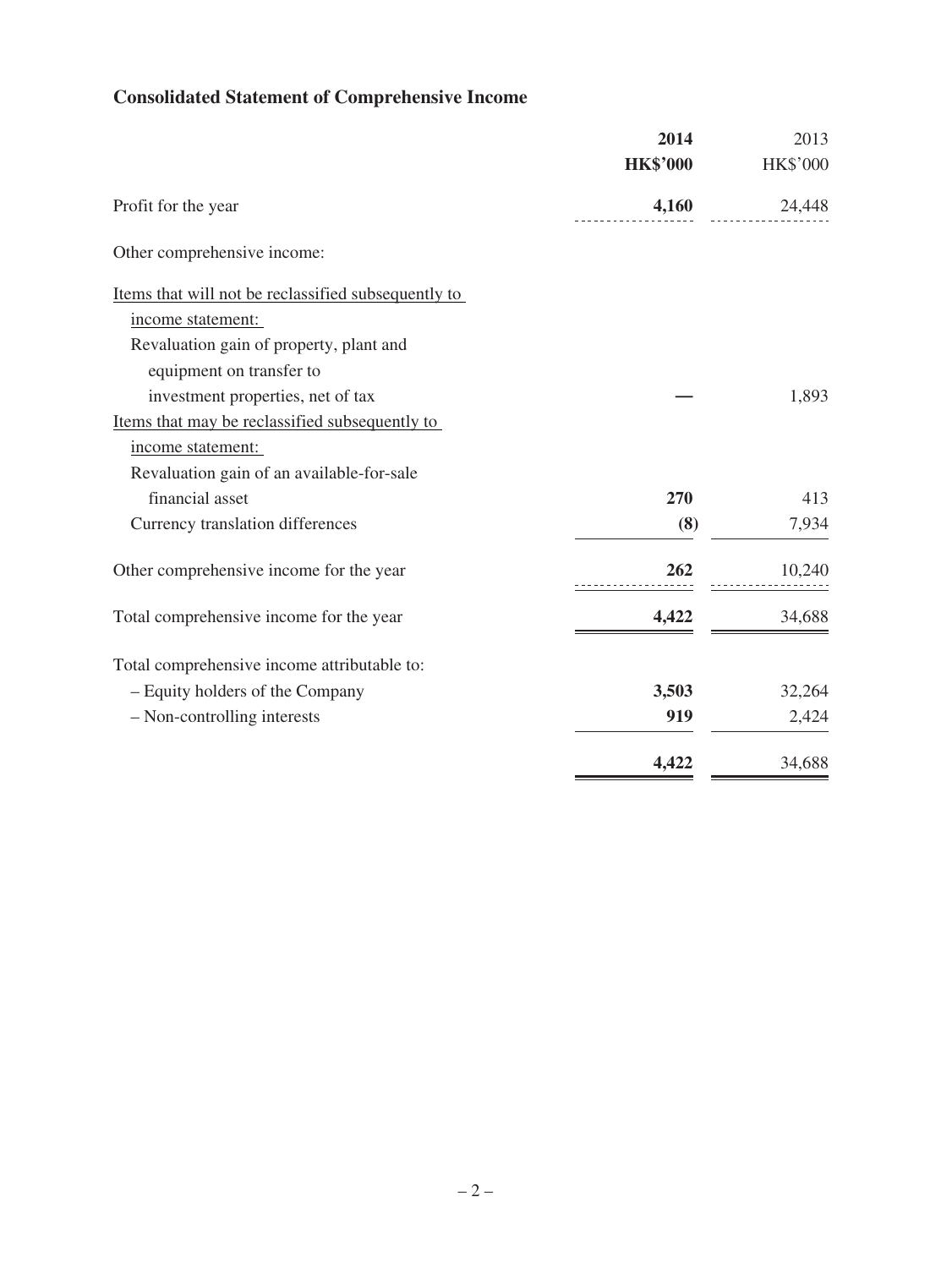# **Consolidated Balance Sheet**

|                                               |      | 2014            | 2013      |
|-----------------------------------------------|------|-----------------|-----------|
|                                               | Note | <b>HK\$'000</b> | HK\$'000  |
| <b>ASSETS</b>                                 |      |                 |           |
| Non-current assets                            |      |                 |           |
| Property, plant and equipment                 |      | 134,718         | 139,285   |
| Leasehold land and land use rights            |      | 22,225          | 22,939    |
| Investment properties                         |      | 103,559         | 76,325    |
| Intangible assets                             |      |                 |           |
| Available-for-sale financial asset            |      | 2,000           | 1,730     |
| Deferred tax assets                           |      | 5,571           | 4,924     |
| Prepayments for property, plant and equipment |      |                 |           |
| and renovation costs                          |      | 2,348           | 2,991     |
|                                               |      | 270,421         | 248,194   |
| Current assets                                |      |                 |           |
| Inventories                                   |      | 283,087         | 301,442   |
| Trade and bills receivables                   | 10   | 280,998         | 318,411   |
| Other receivables, prepayments and deposits   |      | 21,407          | 21,950    |
| Tax recoverable                               |      | 14              | 119       |
| Derivative financial instruments              |      | 152             | 570       |
| Cash and bank balances                        |      | 97,278          | 112,082   |
|                                               |      | 682,936         | 754,574   |
|                                               |      |                 |           |
| Total assets                                  |      | 953,357         | 1,002,768 |
| <b>EQUITY</b>                                 |      |                 |           |
| Capital and reserves attributable             |      |                 |           |
| to the Company's equity holders               |      |                 |           |
| Share capital                                 |      | 36,920          | 36,920    |
| Share premium                                 |      | 62,466          | 62,466    |
| Other reserves                                |      | 81,881          | 81,619    |
| Retained earnings                             |      | 290,592         | 294,735   |
|                                               |      | 471,859         | 475,740   |
| Non-controlling interests                     |      | 21,461          | 22,419    |
| Total equity                                  |      | 493,320         | 498,159   |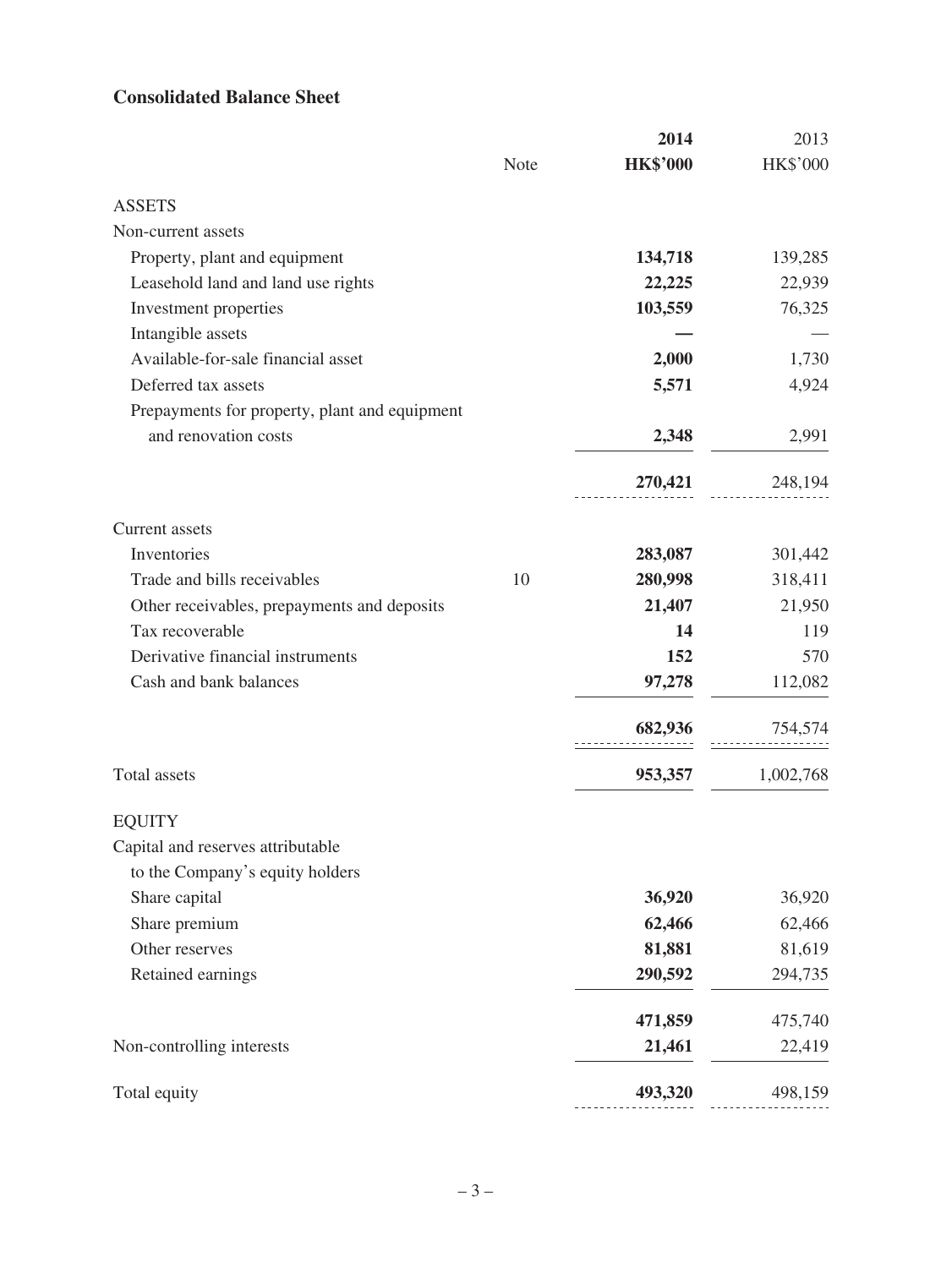|                                                |             | 2014            | 2013      |
|------------------------------------------------|-------------|-----------------|-----------|
|                                                | <b>Note</b> | <b>HK\$'000</b> | HK\$'000  |
| <b>LIABILITIES</b>                             |             |                 |           |
| Non-current liabilities                        |             |                 |           |
| Deferred tax liabilities                       |             | 5,998           | 4,457     |
| <b>Current liabilities</b>                     |             |                 |           |
| Trade payables                                 | 11          | 98,459          | 120,352   |
| Other payables, deposits received and accruals |             | 19,310          | 19,246    |
| <b>Bank borrowings</b>                         |             | 294,828         | 344,938   |
| Derivative financial instruments               |             | 34,533          | 5,014     |
| Tax payable                                    |             | 6,909           | 10,602    |
|                                                |             | 454,039         | 500,152   |
| <b>Total liabilities</b>                       |             | 460,037         | 504,609   |
| Total equity and liabilities                   |             | 953,357         | 1,002,768 |
| Net current assets                             |             | 228,897         | 254,422   |
| Total assets less current liabilities          |             | 499,318         | 502,616   |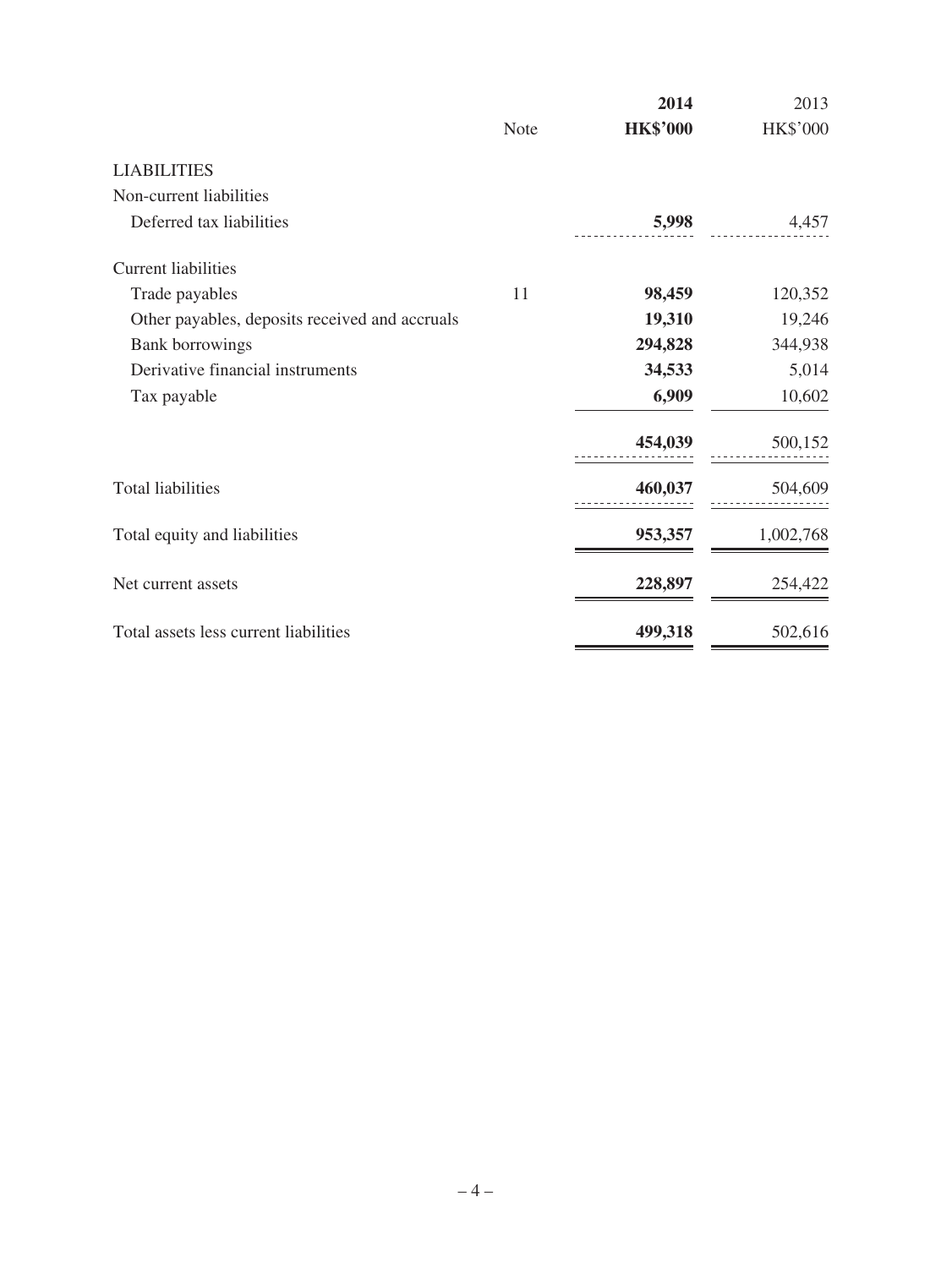Notes:

### **1. Basis of preparation**

The consolidated financial statements of the Company have been prepared in accordance with Hong Kong Financial Reporting Standards ("HKFRS"). The consolidated financial statements have been prepared under the historical cost convention, as modified by the revaluation of investment properties, available-forsale financial assets, financial assets and financial liabilities (including derivative instruments) at fair value through profit or loss, which are carried at fair value.

The preparation of financial statements in conformity with HKFRS requires the use of certain critical accounting estimates. It also requires management to exercise its judgement in the process of applying the Group's accounting policies.

(a) Effect of adopting new standards, amendments/revises to standards and interpretation

The Group has adopted the following new standards, amendments/revises to standards and interpretation which are mandatory for the Group's financial year beginning on 1st July 2013:

| Hong Kong Accounting Standard<br>("HKAS") 19 (Amendment)                                           | <b>Employee Benefits</b>                                                                                                              |
|----------------------------------------------------------------------------------------------------|---------------------------------------------------------------------------------------------------------------------------------------|
| HKAS 27 (revised 2011)                                                                             | <b>Separate Financial Statements</b>                                                                                                  |
| HKAS 28 (revised 2011)                                                                             | Investments in Associates and Joint Ventures                                                                                          |
| HKFRS 1 (Amendments)                                                                               | First-time Adoption of HKFRS - Government Loans                                                                                       |
| HKFRS 7 (Amendments)                                                                               | Disclosures - Offsetting Financial Assets<br>and Financial Liabilities                                                                |
| <b>HKFRS 10</b>                                                                                    | <b>Consolidated Financial Statements</b>                                                                                              |
| <b>HKFRS 11</b>                                                                                    | Joint Arrangements                                                                                                                    |
| <b>HKFRS 12</b>                                                                                    | Disclosures of Interests in Other Entities                                                                                            |
| HKFRS 10, HKFRS 11 and<br>HKFRS 12 (Amendments)                                                    | Consolidated Financial Statements, Joint Arrangements<br>and Disclosure of Interests in Other Entities:<br><b>Transition Guidance</b> |
| <b>HKFRS 13</b>                                                                                    | Fair Value Measurement                                                                                                                |
| Hong Kong International Financial<br>Reporting Interpretations<br>Committee ("HK(IFRIC)") – Int 20 | Stripping Costs in the Production Phase of a Surface Mine                                                                             |
| <b>HKFRSs</b> (Amendments)                                                                         | Annual Improvements 2009-2011 Cycle                                                                                                   |

The adoption of the above new standards, amendments/revises to standards and interpretation has had no material effect on the Group's result and financial position, except for certain additional disclosures were made.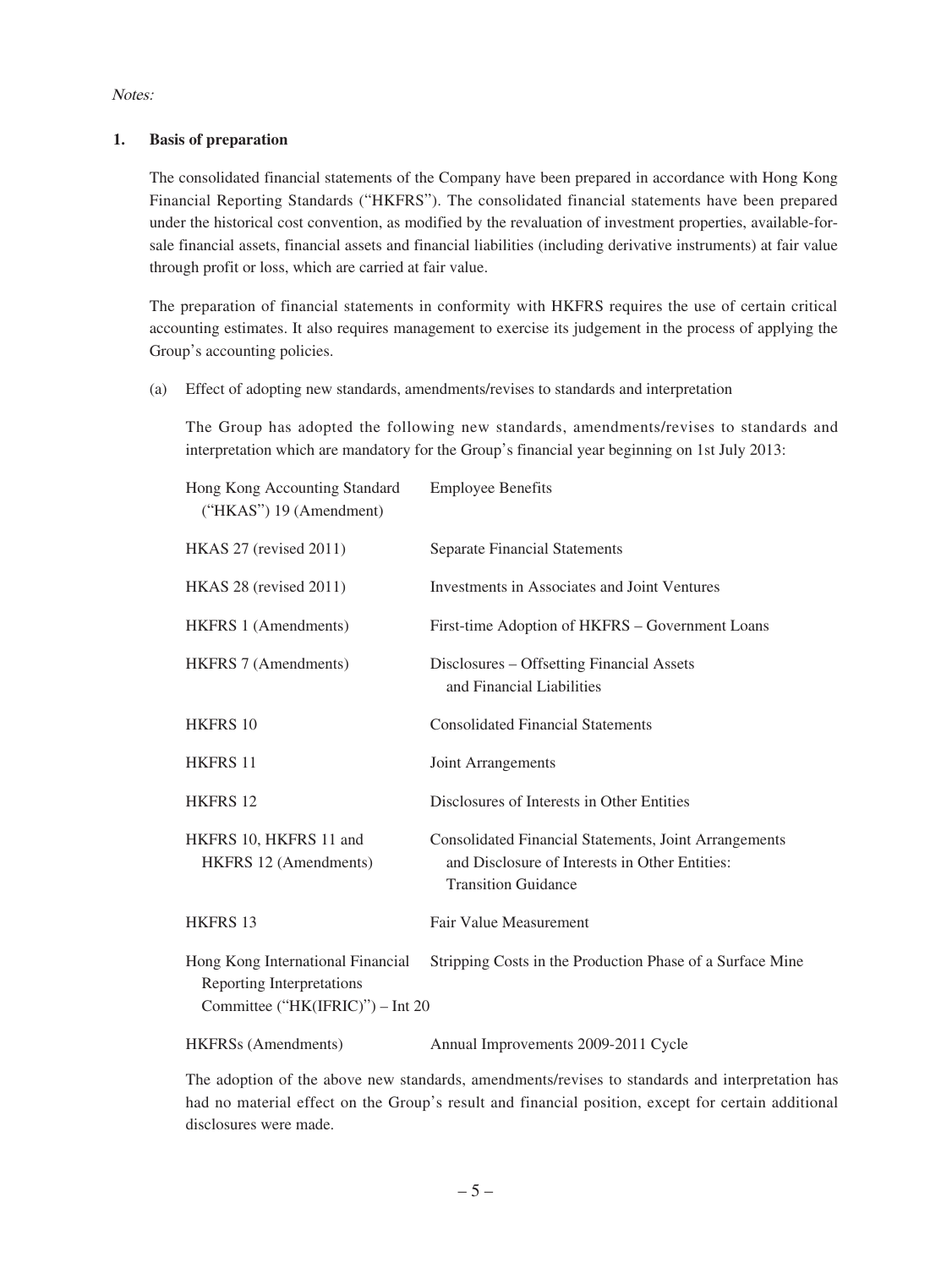(b) The following new standards, amendments to standards and interpretation have been issued but are not effective for the year ended 30th June 2014 and have not been early adopted:

| HKAS 19 (2011) (Amendment)                                                                                                                                    | Defined Benefit Plans: Employee Contributions <sup>1</sup>                                                        |
|---------------------------------------------------------------------------------------------------------------------------------------------------------------|-------------------------------------------------------------------------------------------------------------------|
| HKAS 32 (Amendment)                                                                                                                                           | Financial Instruments: Presentation - Offsetting Financial<br>Assets and Financial Liabilities <sup>1</sup>       |
| HKAS 36 (Amendment)                                                                                                                                           | Impairment of Assets <sup>1</sup>                                                                                 |
| HKAS 39 (Amendment)                                                                                                                                           | Financial instruments: Recognition and Measurement<br>- Novation of Derivatives and Hedge Accounting <sup>1</sup> |
| HKAS 16 and<br>HKAS 38 (Amendments)                                                                                                                           | Classification of Acceptable Methods of Depreciation<br>and Amortisation <sup>2</sup>                             |
| <b>HKFRS 9 (2014)</b>                                                                                                                                         | Financial Instruments <sup>4</sup>                                                                                |
| HKFRS 10, HKFRS 12 and<br>HKAS 27 (2011) (Amendments)                                                                                                         | Investment Entities <sup>1</sup>                                                                                  |
| <b>HKFRS 14</b>                                                                                                                                               | Regulatory Deferral Accounts <sup>2</sup>                                                                         |
| <b>HKFRS 15</b>                                                                                                                                               | Revenue from Contracts with Customers <sup>3</sup>                                                                |
| HK(IFRIC) - Int 21                                                                                                                                            | Levies $1$                                                                                                        |
| Annual Improvements Project                                                                                                                                   | Annual Improvements 2010 - 2012 Cycle <sup>1</sup>                                                                |
| Annual Improvements Project                                                                                                                                   | Annual Improvements 2011 - 2013 Cycle <sup>1</sup>                                                                |
| $\mathbf{1}$<br>Effective for annual periods beginning on or after 1st July 2014<br>$\,2$<br>Effective for annual periods beginning on or after 1st July 2016 |                                                                                                                   |

<sup>3</sup> Effective for annual periods beginning on or after 1st July 2017

<sup>4</sup> Effective for annual periods beginning on or after 1st July 2018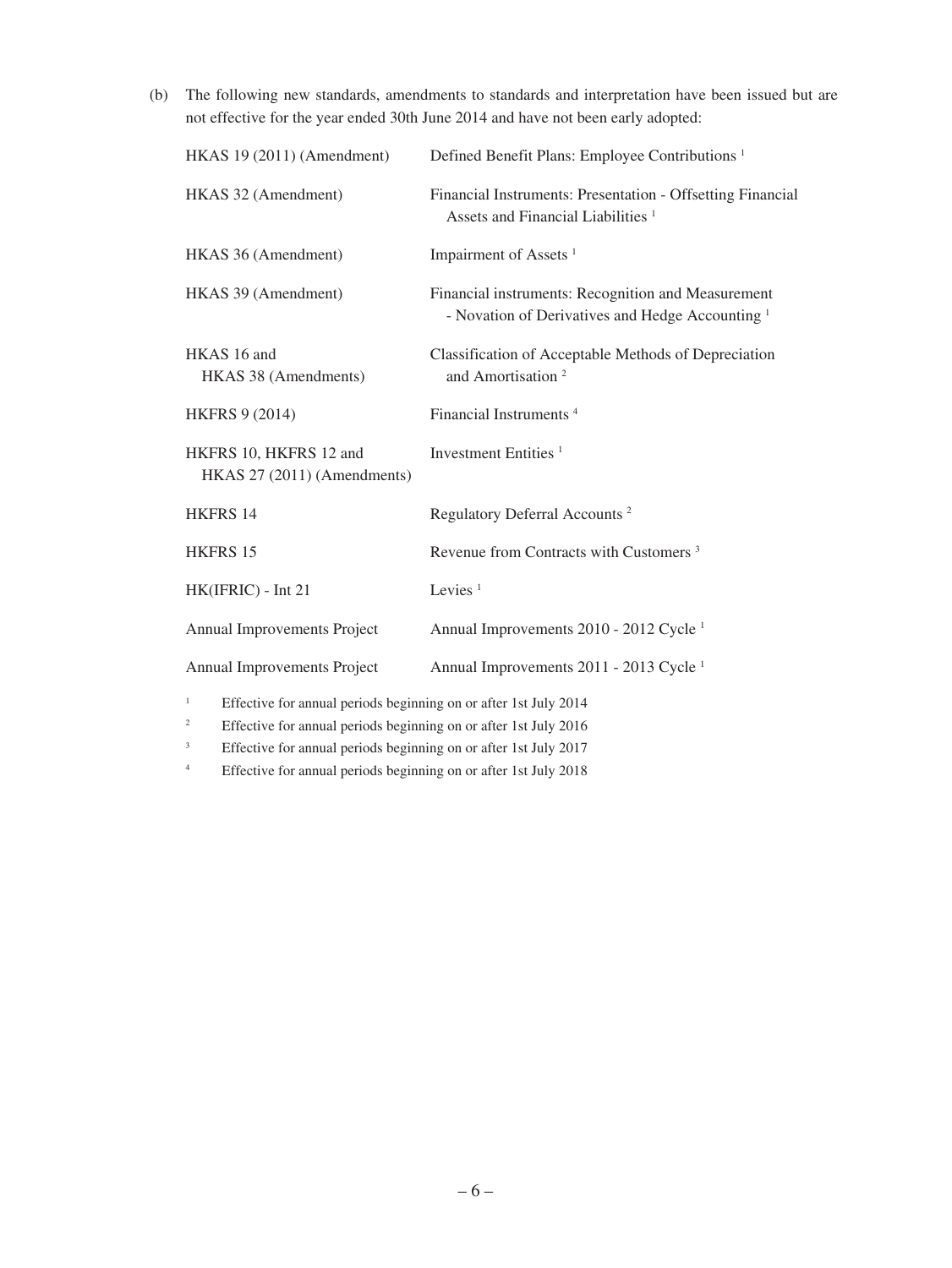#### **2. Revenue and segment information**

|                                | 2014            | 2013            |
|--------------------------------|-----------------|-----------------|
|                                | <b>HK\$'000</b> | <b>HK\$'000</b> |
| Turnover                       |                 |                 |
| Sales of goods                 | 1,755,124       | 1,867,192       |
| Provision of logistic services | 2,172           | 1,798           |
|                                | 1,757,296       | 1,868,990       |

The Group is principally engaged in the manufacturing and trading of plastic materials, pigments, colorants, compounded plastic resins and engineering plastic products.

The chief operating decision-maker ("CODM") has been identified as the Executive Directors of the Company. Management has determined the operating segments based on the reports reviewed by the CODM that are used to assess performance and allocate resources. The CODM considers the business from the operations nature and the type of products perspective, including the trading of plastic materials ("Trading"), manufacturing and sale of colorants, pigments and compounded plastic resins ("Colorants"), manufacturing and sale of engineering plastic products ("Engineering plastics") and other corporate and business activities ("Others").

Each of the Group's operating segments represents a strategic business unit that is managed by different business unit leaders. Inter-segment transactions are entered into under the normal commercial terms and conditions that would also be available to unrelated third parties. Information provided to the CODM is measured in a manner consistent with that in the consolidated financial statements.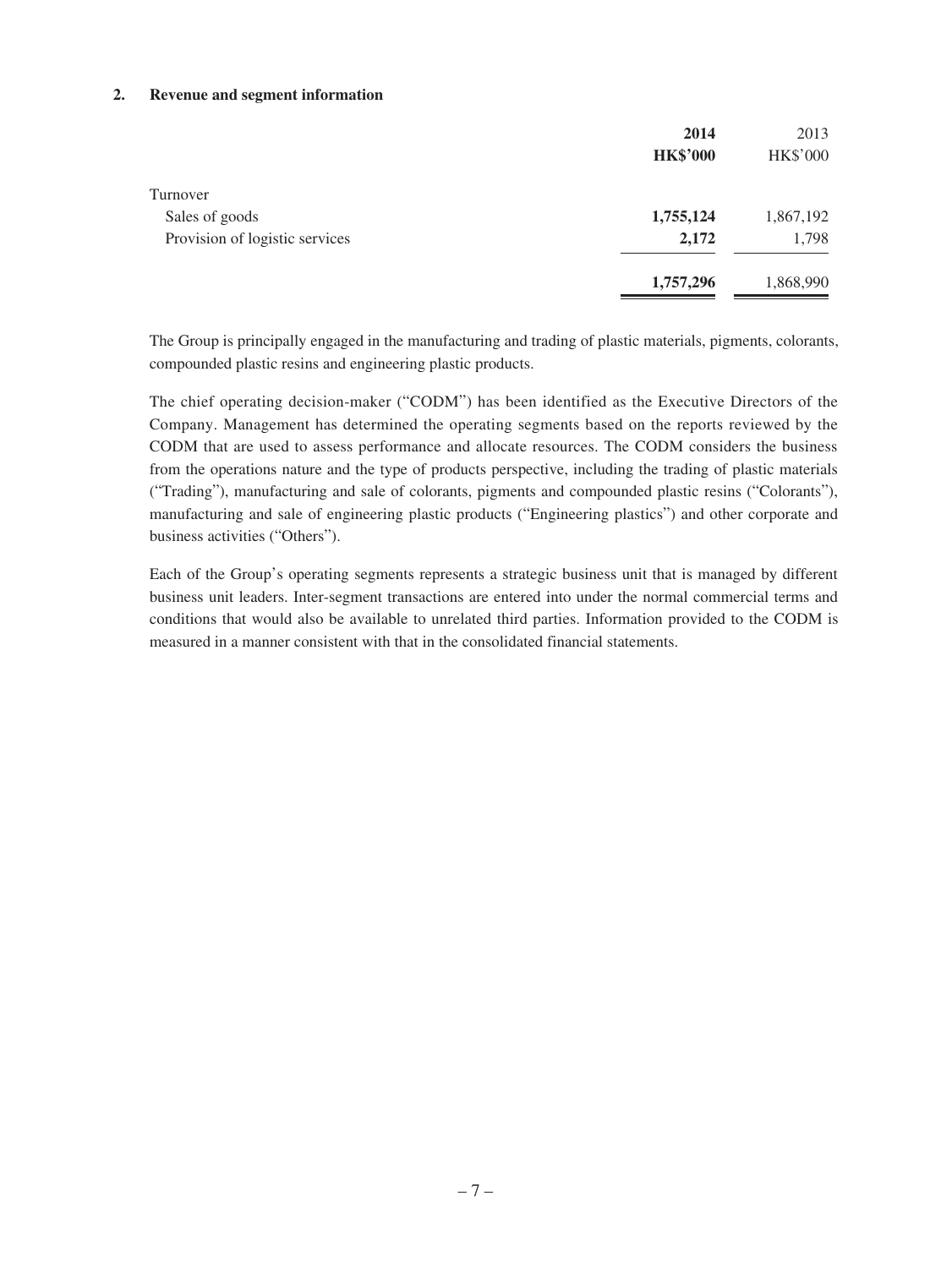The segment information provided to the CODM for the reportable segments for the year ended 30th June 2014 is as follows:

|                                 | <b>Engineering</b> |                  |                 |                 |                 |  |
|---------------------------------|--------------------|------------------|-----------------|-----------------|-----------------|--|
|                                 | <b>Trading</b>     | <b>Colorants</b> | plastics        | <b>Others</b>   | Group           |  |
|                                 | <b>HK\$'000</b>    | <b>HK\$'000</b>  | <b>HK\$'000</b> | <b>HK\$'000</b> | <b>HK\$'000</b> |  |
| Turnover                        |                    |                  |                 |                 |                 |  |
| - Gross revenue                 | 1,288,851          | 377,084          | 188,983         | 2,423           | 1,857,341       |  |
| - Inter-segment revenue         | (97, 149)          | (1,187)          | (1,709)         |                 | (100, 045)      |  |
| Revenue from external customers | 1,191,702          | 375,897          | 187,274         | 2,423           | 1,757,296       |  |
| Segment results                 | (49, 892)          | 48,276           | 6,748           | 21,546          | 26,678          |  |
| Finance income                  | 79                 | 122              | 7               |                 | 208             |  |
| Finance costs                   | (6,767)            | (1,481)          | (810)           | (179)           | (9, 237)        |  |
| (Loss)/profit before income tax | (56, 580)          | 46,917           | 5,945           | 21,367          | 17,649          |  |
| Income tax expense              |                    |                  |                 |                 | (13, 489)       |  |
| Profit for the year             |                    |                  |                 |                 | 4,160           |  |
| Non-controlling interests       |                    |                  |                 |                 | (919)           |  |
| Profit attributable to equity   |                    |                  |                 |                 |                 |  |
| holders of the Company          |                    |                  |                 |                 | 3,241           |  |
| Other information:              |                    |                  |                 |                 |                 |  |
| Additions to non-current assets |                    |                  |                 |                 |                 |  |
| (other than financial           |                    |                  |                 |                 |                 |  |
| instruments and deferred        |                    |                  |                 |                 |                 |  |
| tax assets)                     | 848                | 4,845            | 5,986           | 18              | 11,697          |  |
| Depreciation of property,       |                    |                  |                 |                 |                 |  |
| plant and equipment             | 615                | 5,944            | 9,414           | 826             | 16,799          |  |
| Amortisation of leasehold land  |                    |                  |                 |                 |                 |  |
| and land use rights             | 398                | 207              | 32              | 77              | 714             |  |
| (Reversal of)/provision         |                    |                  |                 |                 |                 |  |
| for impairment of inventories   | (284)              | 375              | 230             | (2)             | 319             |  |
| Provision for impairment        |                    |                  |                 |                 |                 |  |
| of trade receivables            |                    | 94               |                 |                 | 94              |  |
| Write-off of other receivables  |                    |                  |                 | 86              | 86              |  |
| Unrealised fair value loss      |                    |                  |                 |                 |                 |  |
| on derivative financial         |                    |                  |                 |                 |                 |  |
| instruments                     | 29,937             |                  |                 |                 | 29,937          |  |
|                                 |                    |                  |                 |                 |                 |  |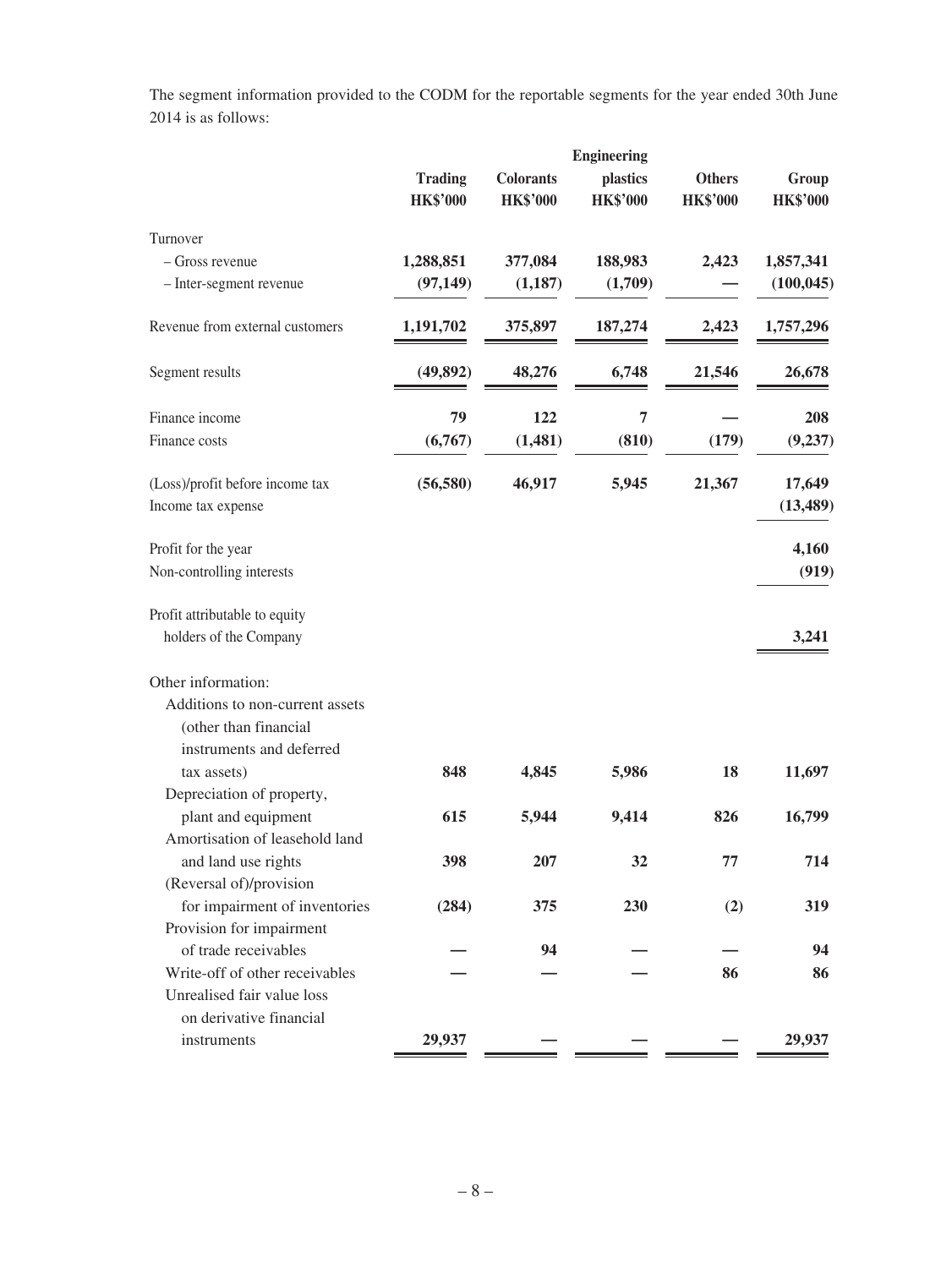The segment information provided to the CODM for the reportable segments as at 30th June 2014 is as follows:

|                          | <b>Engineering</b>                |                                     |                             |                                  |                          |
|--------------------------|-----------------------------------|-------------------------------------|-----------------------------|----------------------------------|--------------------------|
|                          | <b>Trading</b><br><b>HK\$'000</b> | <b>Colorants</b><br><b>HK\$'000</b> | plastics<br><b>HK\$'000</b> | <b>Others</b><br><b>HK\$'000</b> | Group<br><b>HK\$'000</b> |
| Segment assets           | 412,372                           | 276,398                             | 148,901                     | 115,686                          | 953,357                  |
| Total assets             |                                   |                                     |                             |                                  | 953,357                  |
| Segment liabilities      | 119,778                           | 25,564                              | 14,210                      | 5,657                            | 165,209                  |
| <b>Borrowings</b>        | 243,604                           | 21,843                              | 24,671                      | 4,710                            | 294,828                  |
| <b>Total liabilities</b> |                                   |                                     |                             |                                  | 460,037                  |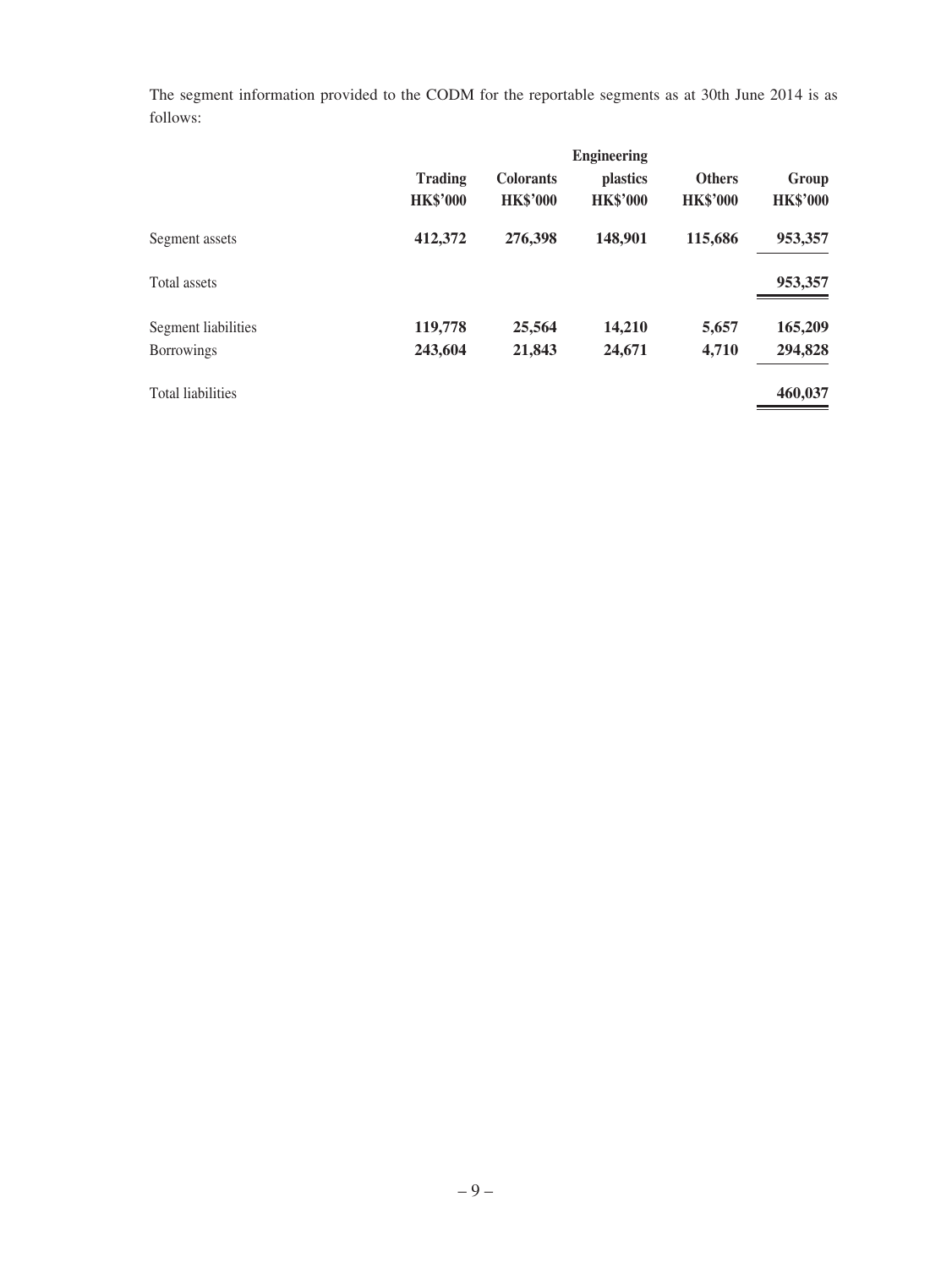The segment information provided to the CODM for the reportable segments for the year ended 30th June 2013 is as follows:

|                                                       |           |           | Engineering |          |           |
|-------------------------------------------------------|-----------|-----------|-------------|----------|-----------|
|                                                       | Trading   | Colorants | plastics    | Others   | Group     |
|                                                       | HK\$'000  | HK\$'000  | HK\$'000    | HK\$'000 | HK\$'000  |
| Turnover                                              |           |           |             |          |           |
| - Gross revenue                                       | 1,350,782 | 401,943   | 213,730     | 2,443    | 1,968,898 |
| - Inter-segment revenue                               | (95, 162) | (2,987)   | (1,759)     |          | (99, 908) |
| Revenue from external customers                       | 1,255,620 | 398,956   | 211,971     | 2,443    | 1,868,990 |
| Segment results                                       | (34, 825) | 48,772    | 17,971      | 12,821   | 44,739    |
| Finance income                                        | 60        | 263       | 12          |          | 335       |
| Finance costs                                         | (6,316)   | (1,714)   | (924)       | (118)    | (9,072)   |
| (Loss)/profit before income tax                       | (41,081)  | 47,321    | 17,059      | 12,703   | 36,002    |
| Income tax expense                                    |           |           |             |          | (11, 554) |
| Profit for the year                                   |           |           |             |          | 24,448    |
| Non-controlling interests                             |           |           |             |          | (2,389)   |
| Profit attributable to equity holders                 |           |           |             |          |           |
| of the Company                                        |           |           |             |          | 22,059    |
| Other information:                                    |           |           |             |          |           |
| Additions to non-current assets                       |           |           |             |          |           |
| (other than financial instruments                     |           |           |             |          |           |
| and deferred tax assets)                              | 9,952     | 5,847     | 5,814       | 196      | 21,809    |
| Depreciation of property,                             |           |           |             |          |           |
| plant and equipment<br>Amortisation of leasehold land | 528       | 7,245     | 8,672       | 1,147    | 17,592    |
| and land use rights                                   | 278       | 207       | 32          | 78       | 595       |
| Provision for/(reversal of)                           |           |           |             |          |           |
| impairment of inventories                             | 474       | 734       | (1,170)     | (235)    | (197)     |
| Provision for impairment                              |           |           |             |          |           |
| of trade receivables                                  | 1,101     |           |             |          | 1,101     |
| Write-off of other receivables                        |           | 596       |             |          | 596       |
| Provision for impairment of deposit                   |           |           |             |          |           |
| for acquisition of properties                         |           | 9,051     |             |          | 9,051     |
| Unrealised fair value loss on                         |           |           |             |          |           |
| derivative financial instruments                      | 1,947     |           |             |          | 1,947     |
|                                                       |           |           |             |          |           |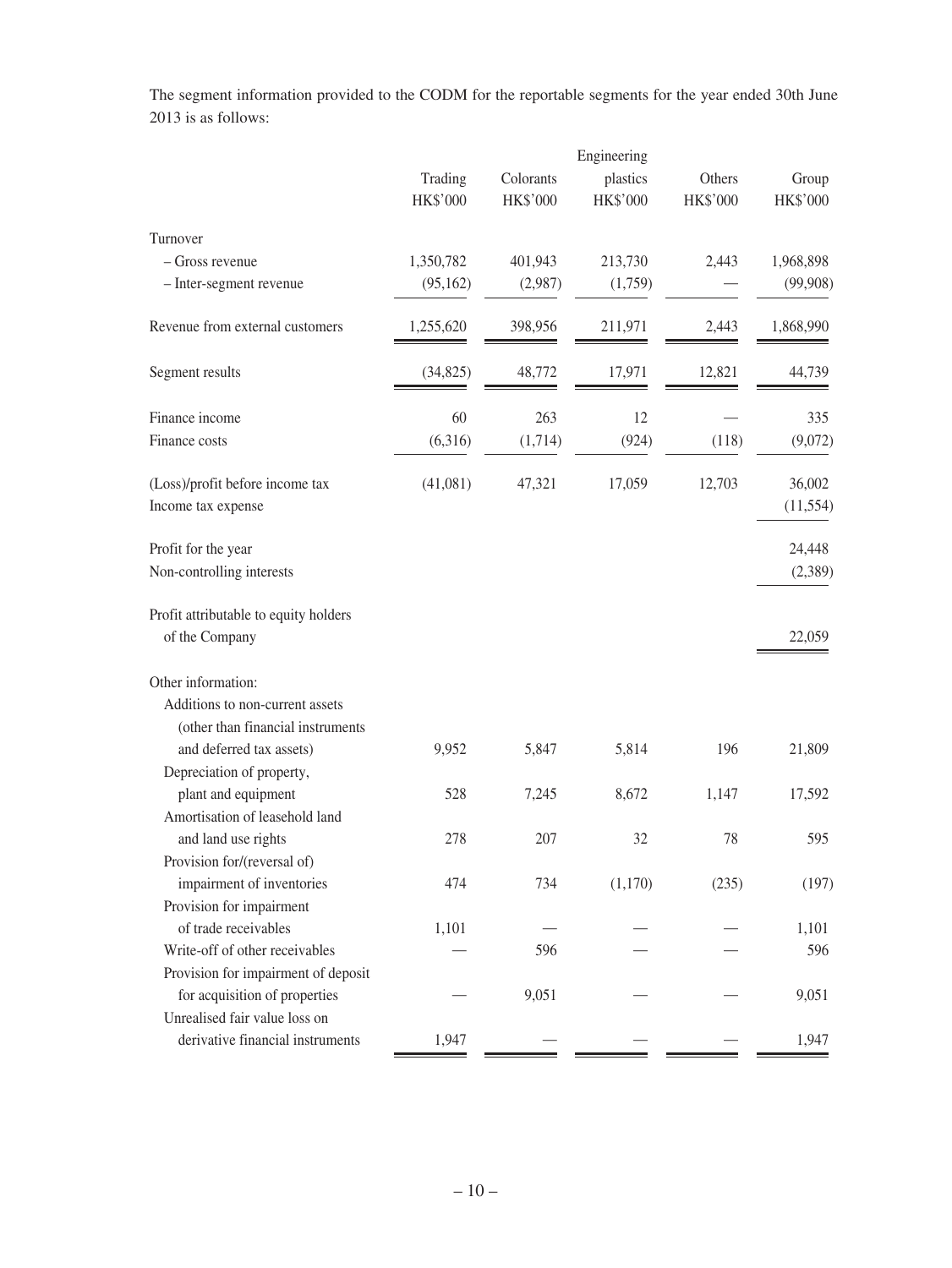The segment information provided to the CODM for the reportable segments as at 30th June 2013 is as follows:

|                          | Engineering     |                 |                 |                 |                 |
|--------------------------|-----------------|-----------------|-----------------|-----------------|-----------------|
|                          | Trading         | Colorants       | plastics        | Others          | Group           |
|                          | <b>HK\$'000</b> | <b>HK\$'000</b> | <b>HK\$'000</b> | <b>HK\$'000</b> | <b>HK\$'000</b> |
| Segment assets           | 460,648         | 292,030         | 160,658         | 89,432          | 1,002,768       |
| Total assets             |                 |                 |                 |                 | 1,002,768       |
| Segment liabilities      | 105,589         | 30,702          | 17,748          | 5,632           | 159,671         |
| <b>Borrowings</b>        | 281,813         | 20,127          | 39,323          | 3,675           | 344,938         |
| <b>Total liabilities</b> |                 |                 |                 |                 | 504,609         |

The entity is domiciled in Hong Kong. The revenue from external customers attributed to Hong Kong for the year ended 30th June 2014 is approximately HK\$870,054,000 (2013: HK\$998,902,000), and the total of its revenue from external customers from other locations (mainly the People's Republic of China (the "PRC")) is approximately HK\$887,242,000 (2013: HK\$870,088,000).

At 30th June 2014, the total of non-current assets other than financial instruments and deferred tax assets (there are no employment benefit assets and rights arising under insurance contracts) located in Hong Kong is approximately HK\$160,641,000 (2013: HK\$139,646,000), and the total of these non-current assets located in other locations (mainly the PRC) is approximately HK\$102,209,000 (2013: HK\$101,894,000).

#### **3. Other income**

|               | 2014<br><b>HK\$'000</b> | 2013<br><b>HK\$'000</b> |
|---------------|-------------------------|-------------------------|
| Rental income | 4,867                   | 3,981                   |

Outgoings in respect of investment properties amounted to approximately HK\$140,000 (2013: HK\$127,000).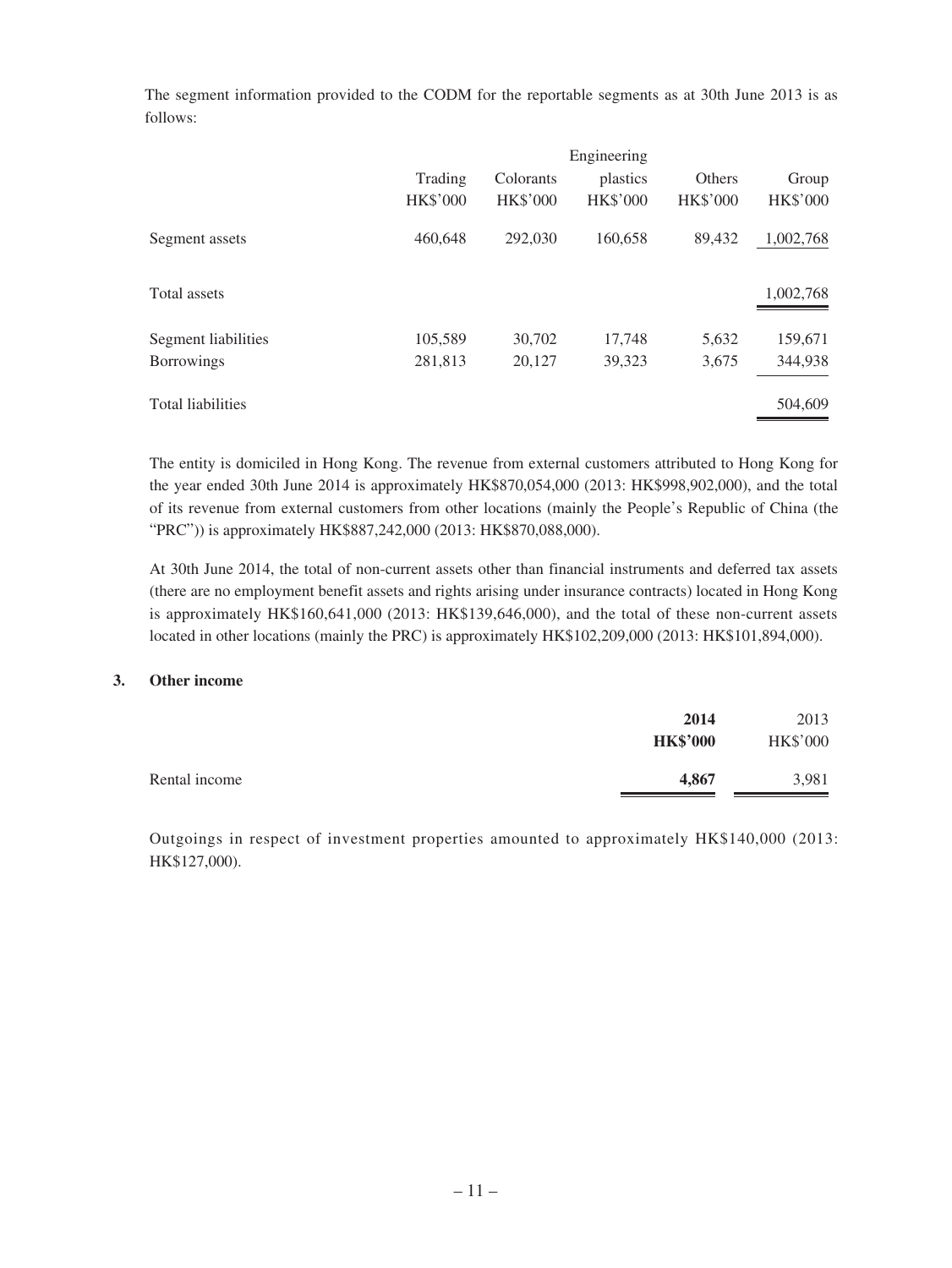#### **4. Other gains, net**

|                                                     | 2014            | 2013            |
|-----------------------------------------------------|-----------------|-----------------|
|                                                     | <b>HK\$'000</b> | <b>HK\$'000</b> |
| Fair value gains on investment properties           | 27,234          | 18,670          |
| Derivative financial instruments                    |                 |                 |
| - forward foreign exchange contracts and interest   |                 |                 |
| rate swap contracts held for trading                |                 |                 |
| – unrealised                                        | (29, 937)       | (1,947)         |
| – realised                                          | 4,029           | 4,424           |
| Net exchange (losses)/gains                         | (515)           | 2,181           |
| Provision for impairment of deposit for acquisition |                 |                 |
| of properties (Note)                                |                 | (9,051)         |
| Loss on disposal of a subsidiary                    | (32)            |                 |
|                                                     | 779             | 14.277          |

#### Note:

In prior year, the Group paid a deposit of RMB7,150,000 (equivalent to HK\$9,051,000) for the acquisition of certain properties in Mainland China. However, the transaction has not been completed for years as defects in certain title documents are yet to be rectified despite continuous efforts had been spent in the past. During the year ended 30th June 2013, management evaluated all circumstances, including the period of time involved since signing the acquisition agreement, the costs and benefits to proceed with the transaction, the likelihood of completion in the foreseeable future, and the possibility of obtaining refund from the seller in cash, concluded that there are significant uncertainties about the recoverability of the deposit as at 30th June 2013. Consequently, a full provision was made on the deposit for the year ended 30th June 2013.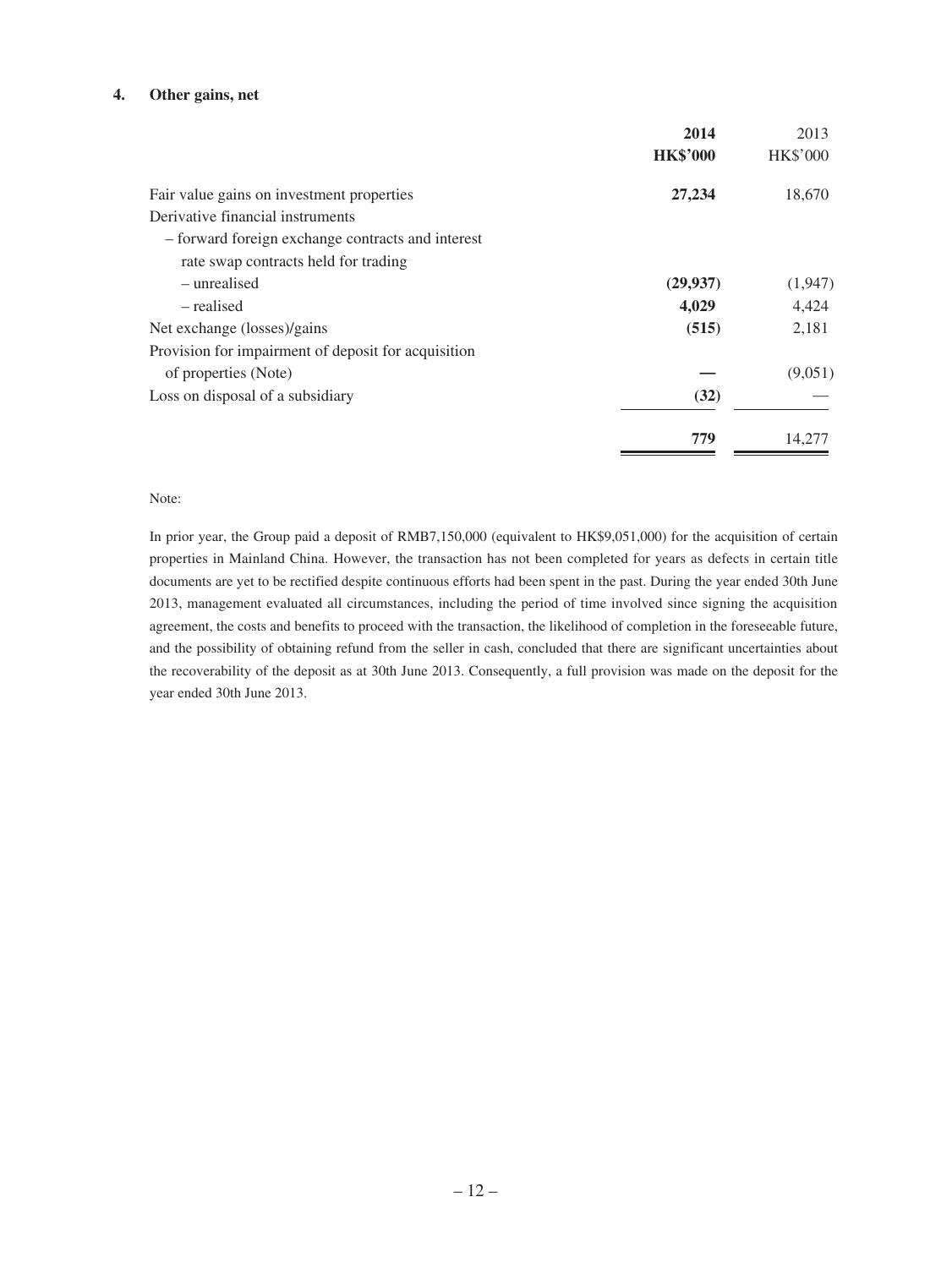## **5. Expenses by nature**

|                                                                     | 2014            | 2013            |
|---------------------------------------------------------------------|-----------------|-----------------|
|                                                                     | <b>HK\$'000</b> | <b>HK\$'000</b> |
| Cost of inventories sold excluding manufacturing costs              | 1,488,219       | 1,611,998       |
| Amortisation of leasehold land and land use rights                  | 714             | 595             |
| Auditor's remuneration                                              | 2,668           | 2,506           |
| Depreciation                                                        | 16,799          | 17,592          |
| Provision for impairment of trade receivables                       | 94              | 1,101           |
| Write-off of other receivables                                      | 86              | 596             |
| Provision for/(reversal of) impairment of inventories               | 319             | (197)           |
| Loss/(gain) on disposal of property, plant and equipment            | 31              | (1)             |
| Employee benefit expenses, including Directors' emoluments          | 116,611         | 109,385         |
| Operating lease rentals in respect of land and buildings            | 8,061           | 7,316           |
| Repairs and maintenance expenses                                    | 3,447           | 3,306           |
| Transportation and packaging expenses                               | 27,321          | 24,552          |
| Travelling and office expenses                                      | 10,970          | 9,363           |
| Utility expenses                                                    | 13,607          | 13,872          |
| Other expenses                                                      | 47,317          | 40,525          |
| Total cost of sales, distribution costs and administrative expenses | 1,736,264       | 1,842,509       |
| Representing:                                                       |                 |                 |
| Cost of sales                                                       | 1,565,368       | 1,685,100       |
| Distribution costs                                                  | 71,632          | 62,032          |
| Administrative expenses                                             | 99,264          | 95,377          |
|                                                                     | 1,736,264       | 1,842,509       |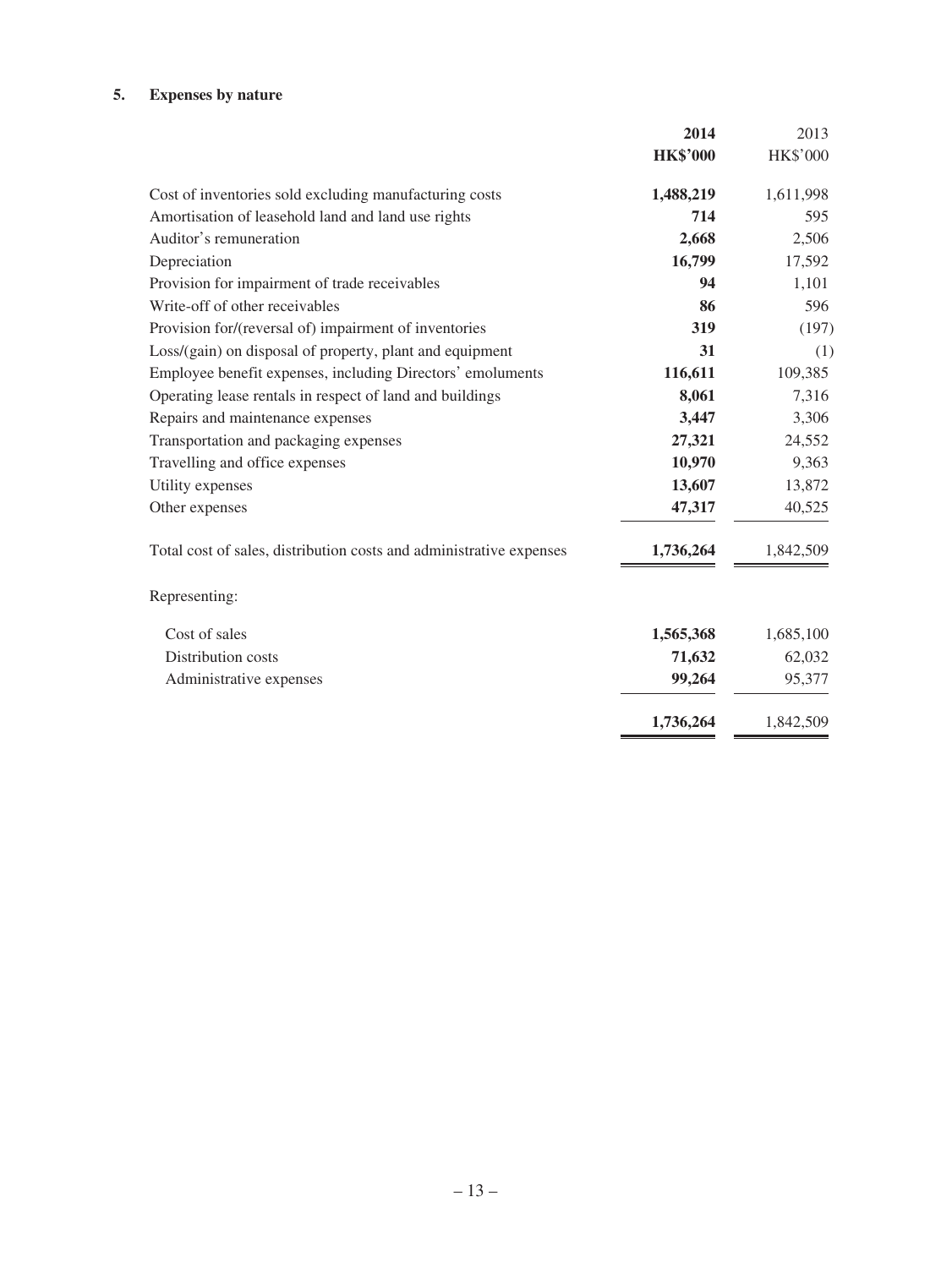#### **6. Finance income and costs**

|                                                                  | 2014            | 2013            |
|------------------------------------------------------------------|-----------------|-----------------|
|                                                                  | <b>HK\$'000</b> | <b>HK\$'000</b> |
| Finance income:                                                  |                 |                 |
| - Interest income from bank deposits                             | 208             | 335             |
| Finance costs:                                                   |                 |                 |
| - Interest on bank borrowings wholly repayable within five years | (11,330)        | (11,230)        |
| - Net exchange gains on financing activities                     | 2,093           | 2,158           |
|                                                                  | (9,237)         | (9,072)         |
| Finance costs, net                                               | (9,029)         | (8,737)         |

#### **7. Income tax expense**

Hong Kong profits tax has been provided for at the rate of 16.5% (2013: 16.5%) on the estimated assessable profit for the year. Taxation on the Group's subsidiaries established and operate in Mainland China has been calculated on the estimated assessable profit for the year at the rates of taxation as applicable to the relevant subsidiaries.

The amount of taxation charged to the consolidated income statement represents:

|                                   | 2014            | 2013            |
|-----------------------------------|-----------------|-----------------|
|                                   | <b>HK\$'000</b> | <b>HK\$'000</b> |
| Current tax:                      |                 |                 |
| Hong Kong profits tax             | 1,343           | 3,197           |
| PRC corporate income tax          | 11,209          | 8,252           |
| Under-provision in previous years | 43              | 474             |
|                                   | 12,595          | 11,923          |
| Deferred tax                      | 894             | (369)           |
|                                   | 13,489          | 11,554          |
|                                   |                 |                 |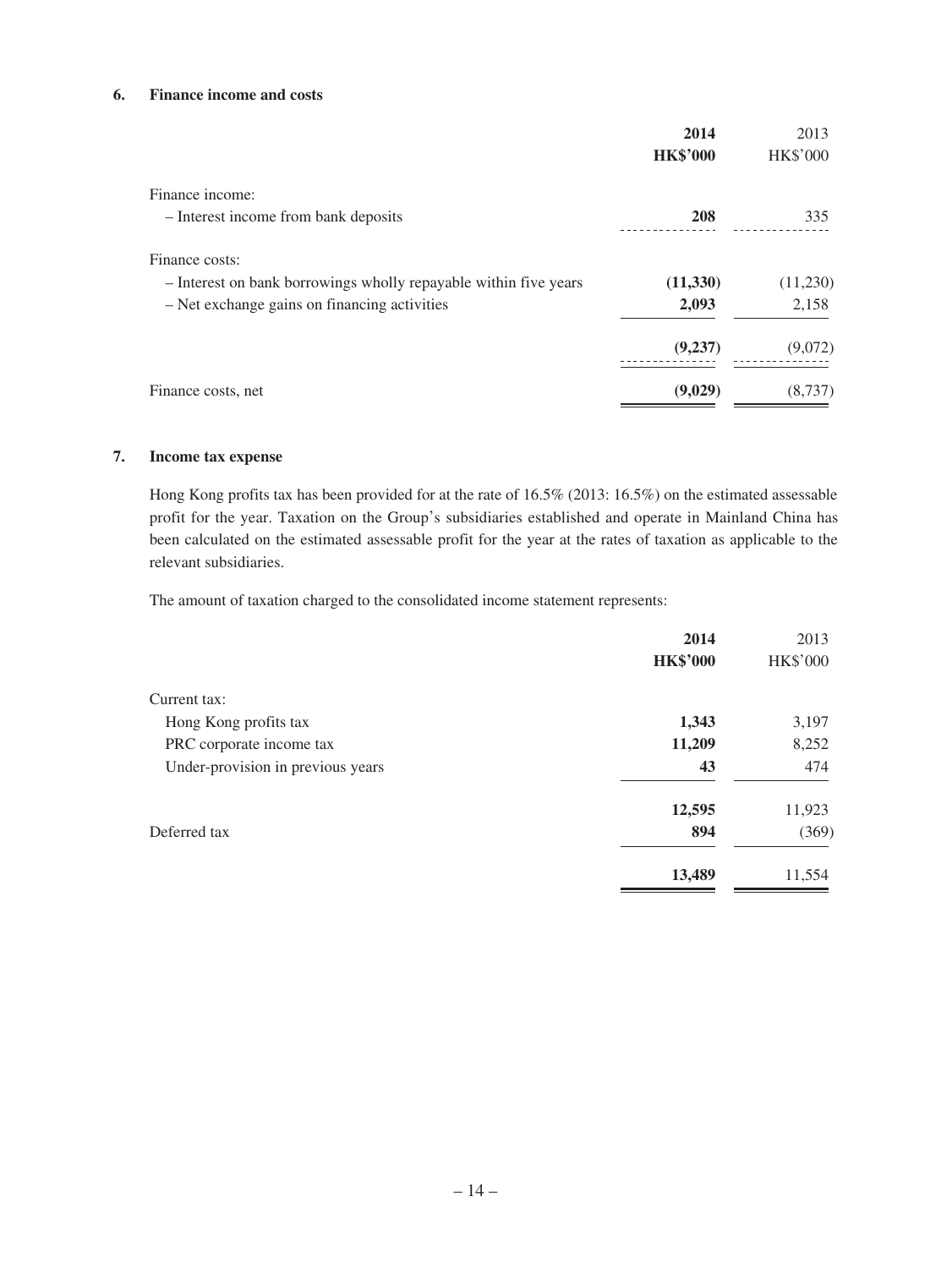#### **8. Dividends**

|                                                 | 2014            | 2013            |
|-------------------------------------------------|-----------------|-----------------|
|                                                 | <b>HK\$'000</b> | <b>HK\$'000</b> |
| Interim, paid, of HK1.0 cent (2013: HK1.0 cent) |                 |                 |
| per ordinary share                              | 3,692           | 3,692           |
| Final, proposed, of Nil (2013: HK1.0 cent)      |                 |                 |
| per ordinary share                              |                 | 3,692           |
|                                                 | 3,692           | 7,384           |

#### Notes:

- (a) At a meeting held on 27th February 2014, the Directors declared an interim dividend of HK1.0 cent per share, totalling HK\$3,692,000 for the six months ended 31st December 2013, which was paid during the year ended 30th June 2014, and has been reflected as an appropriation of retained earnings for the year ended 30th June 2014.
- (b) At a meeting held on 25th February 2013, the Directors declared an interim dividend of HK1.0 cent per share, totalling HK\$3,692,000 for the six months ended 31st December 2012, which was paid during the year ended 30th June 2013, and has been reflected as an appropriation of retained earnings for the year ended 30th June 2013.
- (c) At a meeting held on 25th September 2014, the Directors resolved not to declare any final dividend for the year ended 30th June 2014.
- (d) At a meeting held on 26th September 2013, the Directors proposed a final dividend of HK1.0 cent per share, totaling HK\$3,692,000. This proposed dividend was not reflected as dividend payable in these financial statements and has been reflected as an appropriation of retained earnings for the year ended 30th June 2014.

#### **9. Earnings per share**

#### **Basic**

Basic earnings per share is calculated by dividing the profit attributable to equity holders of the Company by the weighted average number of ordinary shares in issue during the year.

|                                                     | 2014        | 2013        |
|-----------------------------------------------------|-------------|-------------|
| Profit attributable to equity holders of            |             |             |
| the Company (HK\$'000)                              | 3.241       | 22,059      |
| Weighted average number of ordinary shares in issue | 369,200,000 | 369,200,000 |
| Basic earnings per share (HK cents per share)       | 0.88        | 5.97        |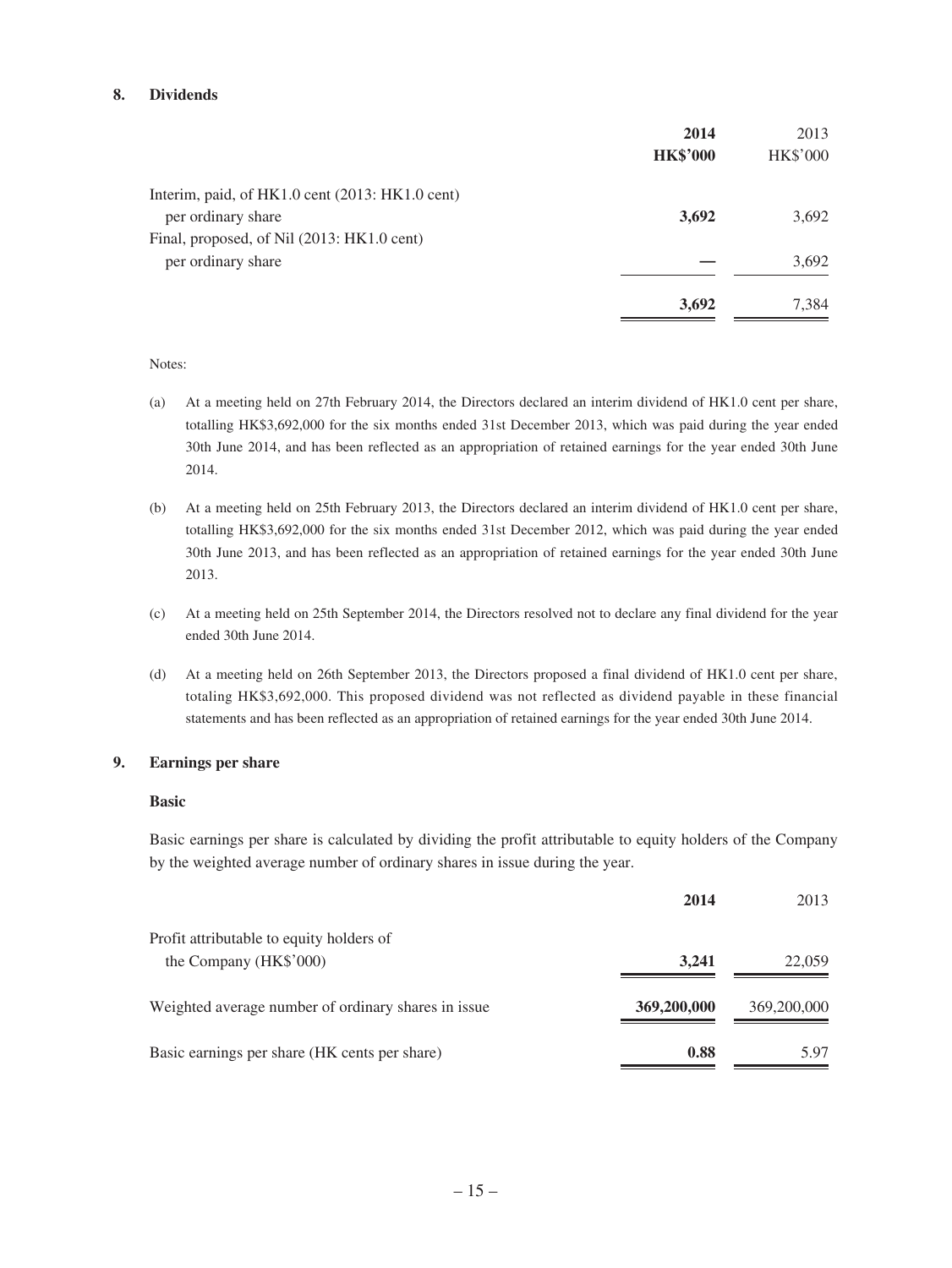### **Diluted**

Diluted earnings per share is calculated by adjusting the weighted average number of ordinary shares outstanding to assume conversion of dilutive potential ordinary shares arising from the Company's share options. Dilutive earnings per share for the years ended 30th June 2014 and 2013 equal basic earnings per share as the exercise of the outstanding share options would be anti-dilutive.

#### **10. Trade and bills receivables**

| Group           |                 |
|-----------------|-----------------|
| 2014            | 2013            |
| <b>HK\$'000</b> | <b>HK\$'000</b> |
| 261,275         | 303,348         |
| (3,489)         | (3, 395)        |
| 257,786         | 299,953         |
| 23,212          | 18,458          |
| 280,998         | 318,411         |
|                 |                 |

The majority of the Group's sales are with credit terms of 30 to 90 days. The remaining amounts are on letter of credit or documents against payment. The ageing analysis of trade receivables by invoice date is as follows:

|               | Group           |                 |
|---------------|-----------------|-----------------|
|               | 2014            | 2013            |
|               | <b>HK\$'000</b> | <b>HK\$'000</b> |
| Below 90 days | 231,545         | 285,099         |
| 91 - 180 days | 17,548          | 9,406           |
| Over 180 days | 12,182          | 8,843           |
|               | 261,275         | 303,348         |

Bills receivable are mainly with maturity period of within 180 days.

Certain subsidiaries of the Group transferred certain bills of exchange amounting to approximately HK\$7,220,000 (2013: HK\$2,320,000) with recourse in exchange for cash as at 30th June 2014. The transactions have been accounted for as collateralised bank advances.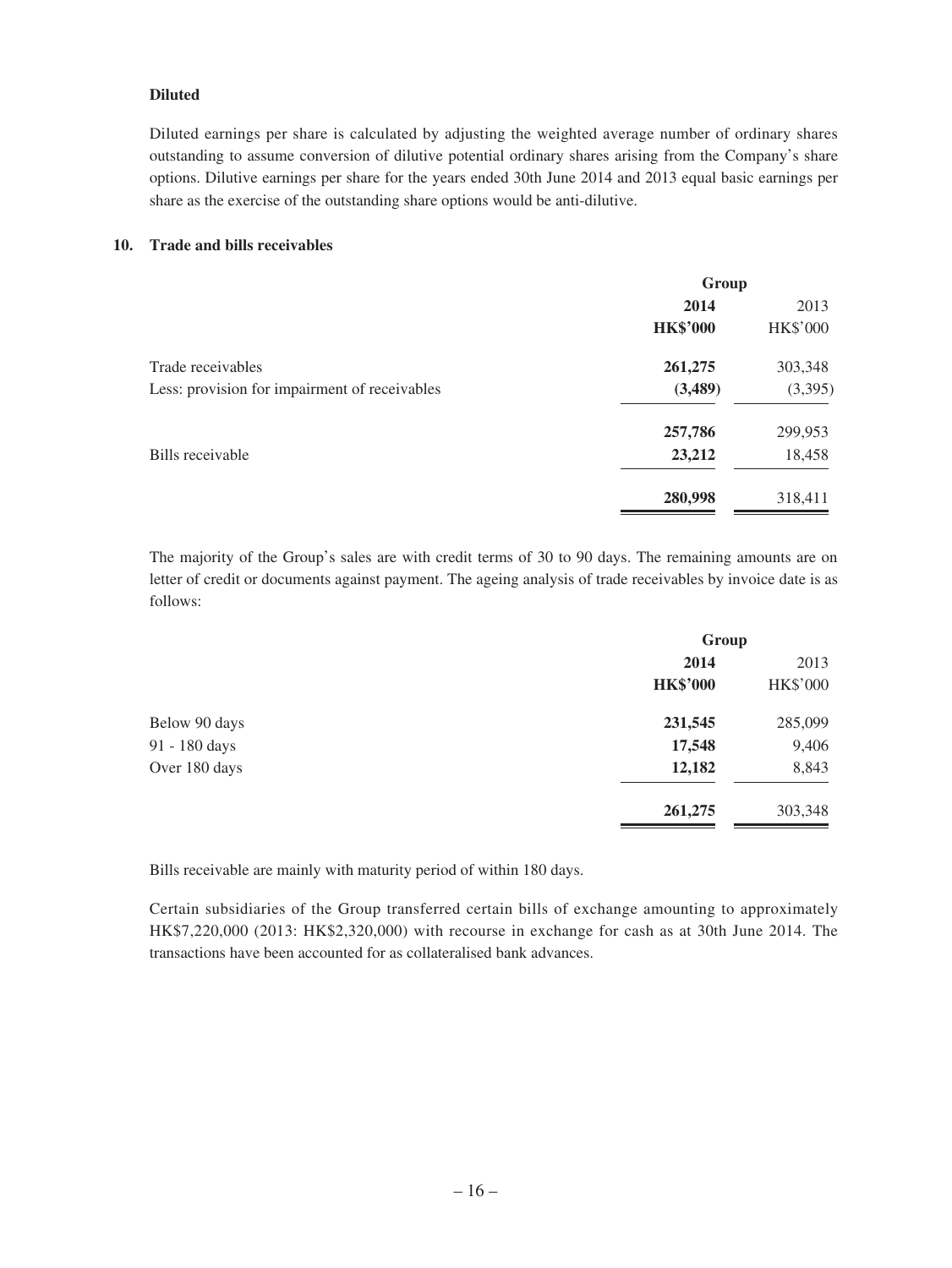### **11. Trade payables**

A majority of the suppliers are on open account. Certain suppliers grant credit period of 30 to 90 days to the Group.

The ageing analysis of the trade payables is as follows:

|               | Group           |                 |
|---------------|-----------------|-----------------|
|               | 2014            | 2013            |
|               | <b>HK\$'000</b> | <b>HK\$'000</b> |
| Below 90 days | 97,572          | 118,716         |
| 91 - 180 days | 35              | 722             |
| Over 180 days | 852             | 914             |
|               | 98,459          | 120,352         |

#### **12. Commitments**

### **(a) Capital commitments**

At 30th June 2014, the Group had the following capital commitments for addition of property, plant and equipment:

|                                 | 2014            | 2013            |
|---------------------------------|-----------------|-----------------|
|                                 | <b>HK\$'000</b> | <b>HK\$'000</b> |
| Contracted but not provided for | 7,538           | 7,481           |
|                                 |                 |                 |

### **(b) Commitment under operating leases**

As at 30th June 2014, the Group had future aggregate minimum lease payments under non-cancellable operating leases in respect of land and buildings as follows:

|                                                   | 2014            | 2013            |
|---------------------------------------------------|-----------------|-----------------|
|                                                   | <b>HK\$'000</b> | <b>HK\$'000</b> |
| Not later than one year                           | 3,441           | 4,628           |
| Later than one year and not later than five years | 625             | 1,218           |
| Later than five years                             | 213             | 486             |
|                                                   | 4,279           | 6,332           |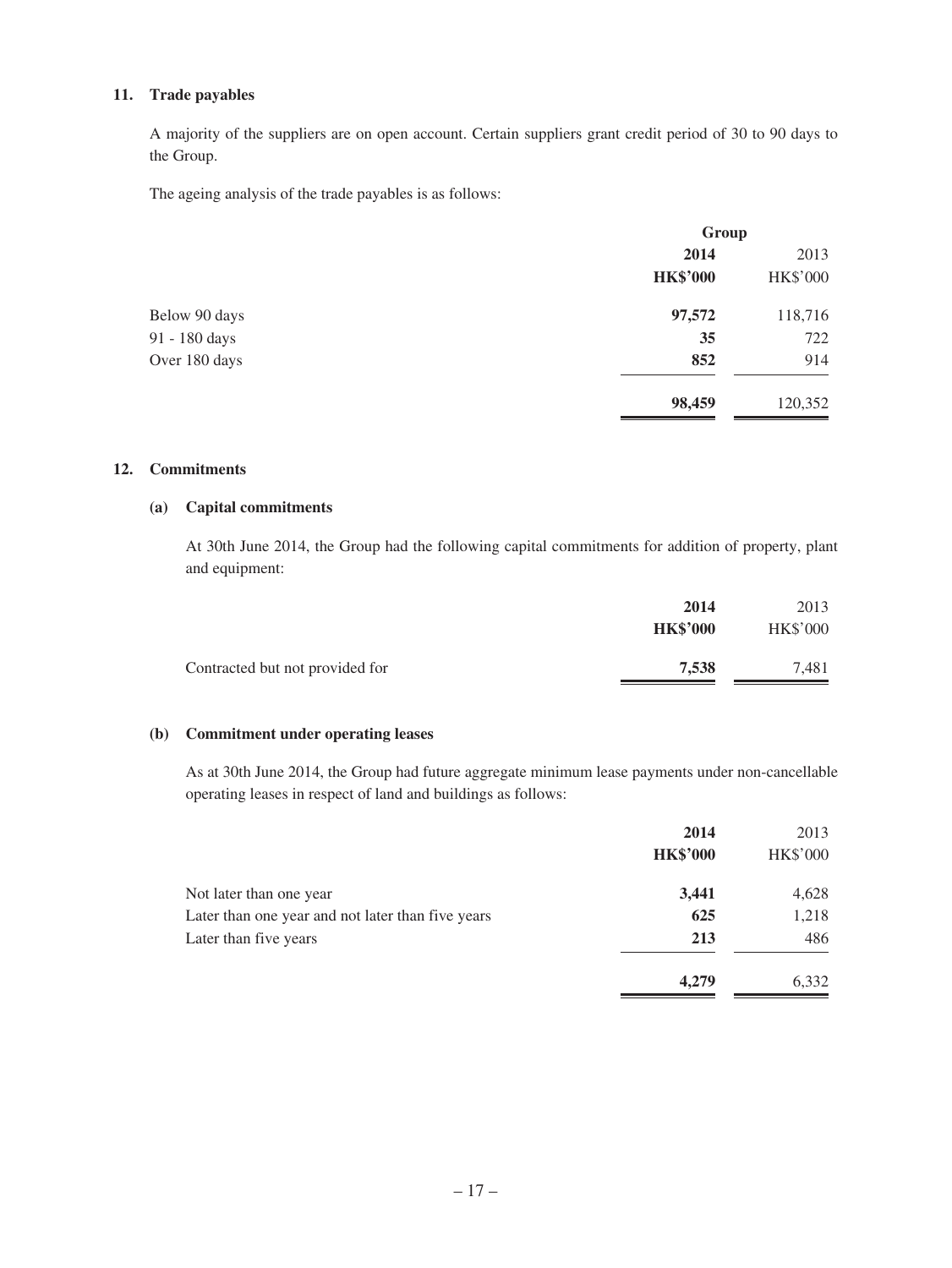### **DIVIDEND**

The Directors have resolved not to declare any final dividend for the year ended 30th June 2014.

### **CLOSURE OF REGISTER OF MEMBERS**

The register of members of the Company will be closed from Wednesday, 19th November 2014 to Friday, 21st November 2014 (both dates inclusive) during which period no transfer of shares will be registered for determining the shareholders who are entitled to attend and vote at the forthcoming Annual General Meeting of the Company to be held on Friday, 21st November 2014 (the "AGM"). In order to be eligible to attend and vote at the AGM, all properly completed transfer forms accompanied by the relevant share certificates must be lodged with the Company's branch share registrar in Hong Kong, Union Registrars Limited, 18/F, Fook Lee Commercial Centre, Town Place, 33 Lockhart Road, Wanchai, Hong Kong not later than 4:00 p.m. on Tuesday, 18th November 2014.

### **MANAGEMENT DISCUSSION AND ANALYSIS**

### BUSINESS REVIEW

During the period under review, total turnover has dropped as a result of weak demand in Mainland China and Europe, as well as the Group's strategy to gradually shift its focus on sales of products with higher gross profit margins. For the year ended 30 June 2014, the Group's total turnover was HK\$1,757,296,000, representing a year-on-year drop of 6%. The Group has implemented new sales strategies aiming at securing customers who are able to generate higher gross profit margins and at the same time reducing the number of orders with relatively lower profit margins, so the sales volume of products has only decreased by 3% over the same period last year. The Group's gross profit margin has also reflected the transformation strategy. Despite the slight turnover decrease, total gross profit has increased by 4% to HK\$191,928,000, while gross profit margin has also increased from 9.8% in the same period last year to 10.9%.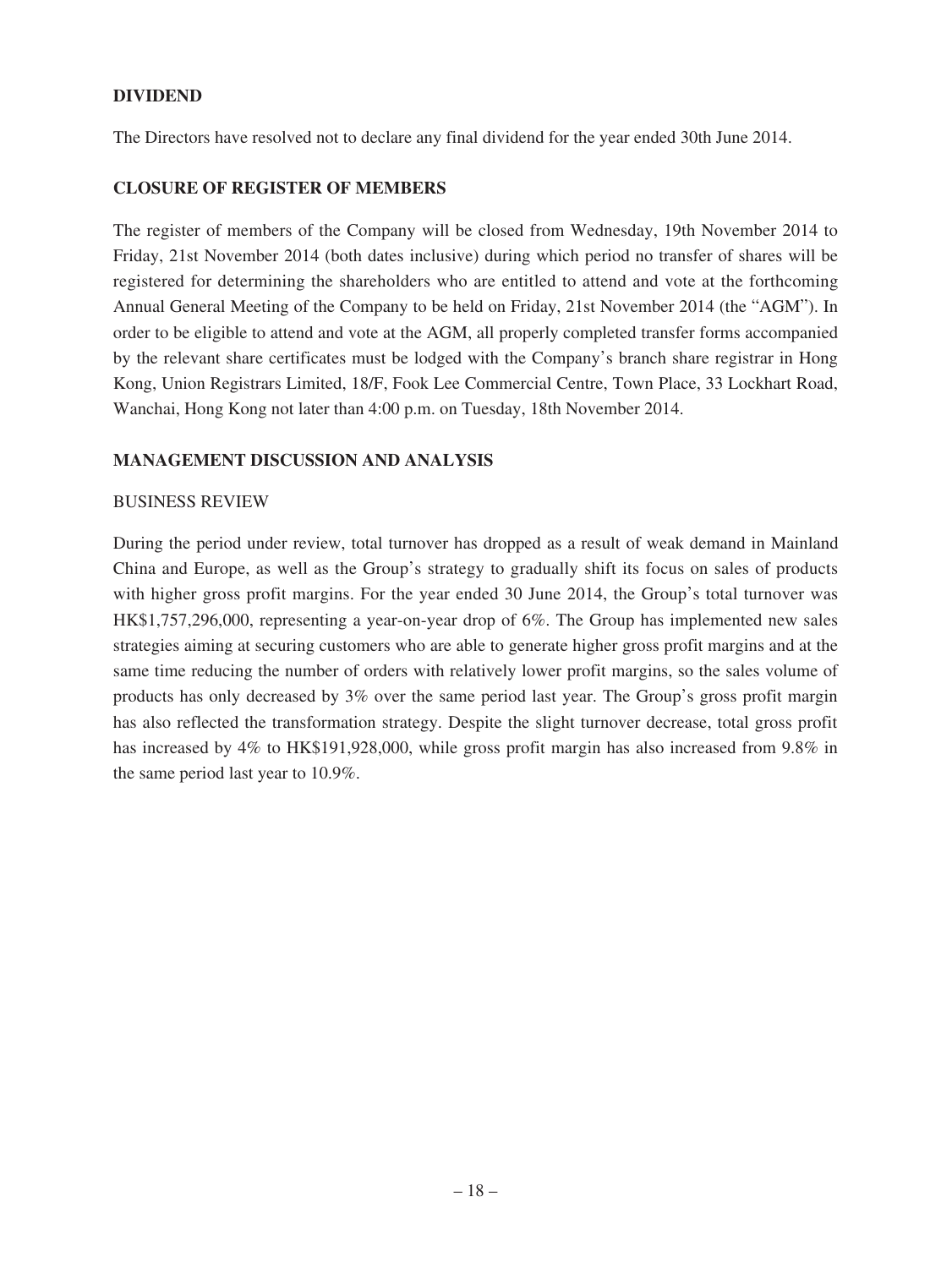Affected by increasing inflation and the minimum wage policy, the Group's operating costs rose during the period under review, with labour costs showing the highest increase. Packaging and transportation costs also climbed by single digits year-on-year. Other net gains dropped during the year, including revaluation gain of investment properties and unrealised loss of forward foreign exchange contracts. Profit attributable to equity holders dropped by 85% to HK\$3,241,000 (2013: HK\$22,059,000). Basic earnings per share were HK0.88 cents (2013: HK5.97 cents).

Among the three major businesses of the Group, it has continued to implement its sales transformation strategy to focus on national and international high gross profit margins customers for its colorant, pigment and compounded plastic resin business segment. Turnover of this business segment dropped by 6% year-on-year to HK\$375,897,000, in line with expectations. The Group's Shanghai subsidiary showed the most encouraging performance. Apart from strengthening the close cooperation with existing food packaging and automobile customers, the Group has also capitalised on its technological advantage and excellent after-sales services to penetrate markets with higher entry barriers and technology requirements. These markets include international toy, automobile, electronic product and personal healthcare brands, to cater for the demand of domestic and internationally renowned customers and contributed promising profit to the Group. As a result, turnover of the Shanghai subsidiary has increased by 7% to HK\$180,639,000 year-on-year. Moreover, the Group has started providing decorative construction materials for customers in Western and Northern China to enhance its market penetration in these areas. Despite the decline in overall domestic demand and rising labour costs in Mainland China, the Group has continued to develop products with high gross profit margins while strictly controlling its costs. Consequently, gross profit margin has increased by three percentage points and profit before taxation was HK\$46,917,000, similar to that of last year.

The economies in the U.S. and particularly in Europe have yet to recover fully from turbulence and the volatility of the RMB exchange rate affected customers' confidence in procurement. Thus turnover of the Group's engineering plastics business, which targets domestic along with European and the U.S. export customers, dropped by 12% to HK\$187,274,000 when compared to the same period last year. During the year, the Group has continued to transform this business segment with direct export its plastics products to overseas markets. As the transformation is still in the investment stage, it has yet to bring a substantial profit contribution to the Group during the year. Therefore, profit before taxation of this business segment has recorded a decline of 65%. Nevertheless, the Group's subsidiaries in Shanghai and Dongguan achieved a satisfactory business performance with turnover up 4% and 5% respectively and gross profit up 7% and 20% year-on-year respectively, thus leading to an increase of 2% in gross profit in this segment. Full operation of the new production lines in Shanghai has not only boosted the Group's overall operational efficiency, but its leading-edge product technology has also enhanced its competitive advantage, meeting the increasingly stringent requirements of Mainland and overseas customers for product quality. With the steady business transformation and expansion of its customer base in Southern and Eastern China, this business segment is expected to gradually bring profit contribution to the Group.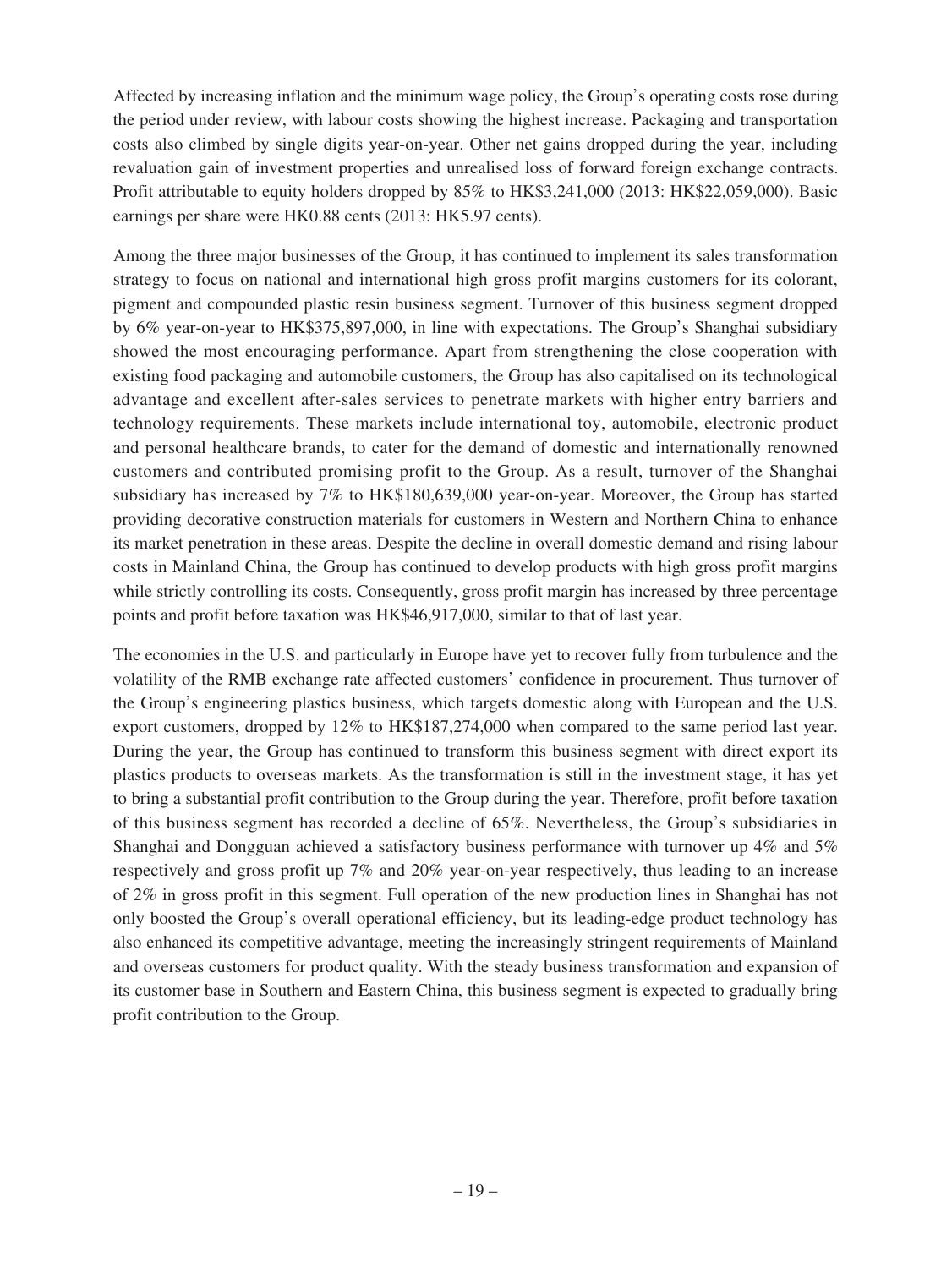Owing to its higher susceptibility to changes in the market environment, the plastics trading business recorded a turnover of HK\$1,191,702,000, a decrease of 5% as compared to the corresponding period last year. Nevertheless, the Group has stood out from the highly competitive market by the proportionate increase of its products with high gross profit margins. Gross profit margin rose by one percentage point. Excluding unrealised loss on forward foreign exchange contracts, loss attributable to equity holders further narrowed to HK\$26,643,000. Among the sales offices in Mainland China and Hong Kong, the sales office in Tianjin has achieved the best results by contributing a turnover of more than HK\$21,000,000 to the Group during the year, more than doubling the increase as compared to the same period last year. Moreover, the Chongqing sales office targeting the Western China market opened in 2013 has developed in line with expectations. In light of the persistent strong demand in the Mainland China market, in addition to its presence in Xiamen, the Group will continue to expand its points of sale in coastal and inland areas, believing that the strategic national sales network and diverse product mix enable the Group to gain market share in various regions.

### **PROSPECTS**

Although the economic recovery of European countries has been slower than expected, the steady growth in the U.S. economy still facilitated China's export growth, so the management believes that the global economy will grow steadily and the prices of oil and plastic will continue to stabilise. Besides, the latest positive economic data in the U.S., and stabilisation of RMB exchange rate in July and August, uncertainties in the market are gradually subsiding, which enables the Group to speed up business transformation and consolidate overall profitability.

In respect to its colorant, pigments and compounded plastic resin business segment, through the close ties with the International Colour Alliance, the Group has expanded the customer base with the collaboration with internationally-renowned brands in the toy, personal healthcare products, automobile parts and electronic products sectors in recent years. Looking ahead, the Group will enhance the smooth transition of its business by continuing to use its leading technology to establish a long-term relationship with international brands with higher gross profit margins.

As for the engineering plastics business, on top of working with existing customers, the Group will communicate overseas manufacturers directly to increase negotiating leverage and overall margins. It will also strive to find export customers with strong potential. In the future, the Group will develop new markets and transition to higher gross profit products and a more diverse customer base in order to reduce the reliance on a single market and balance the income mix.

Regarding the plastics trading business, the Group will accelerate the expansion of its domestic sales network, continuing its successful strategy in Eastern and Southern China from the existing points of sales in Tianjin and Chongqing to Northern, Central and Western China. The Group will also evaluate appropriate locations in the Fujian coastal area to expand its sales and services capabilities. These efforts can create synergies with the existing factory in Xiamen, enabling the Group to more effectively tap the Eastern China region with strong growth potential and further enlarge its domestic market share.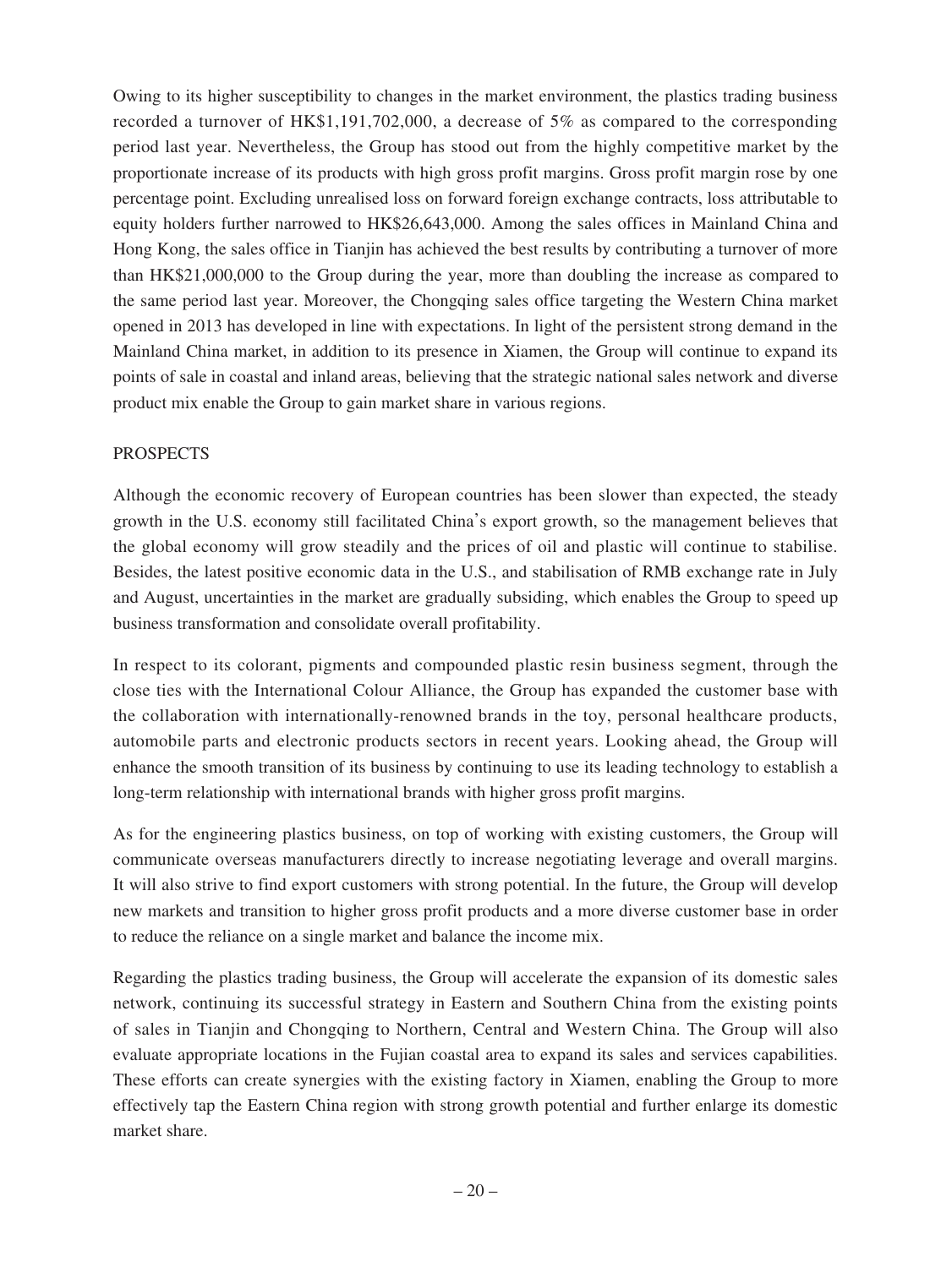In the area of cost controls, rising labor costs in Mainland China remain as one of the challenges the Group faces in the business operation. However, with effective implementation of automation, the Group has been reducing related costs and the resulting pressure on operational expenses. In addition, with the government policy of setting up Shanghai Free Trade Zone and the proposed cross-border financing arrangement, the Group is set to further lower the finance cost.

Overall, in its strategy and operations, the Group's outstanding and professional management team will adhere to its prudent financial management policy and pragmatic and aggressive business direction. It will also adjust its business strategies in an appropriate and timely fashion, so as to capture the business opportunities in the future and generate satisfactory returns to shareholders.

### **LIQUIDITY AND FINANCIAL RESOURCES**

The Group generally finances its operations with internally generated cashflow and banking facilities provided by its principal bankers. As at 30th June 2014 the Group has available aggregate banking facilities of approximately HK\$575,203,000, of which approximately HK\$304,749,000 have been utilised and were secured by corporate guarantees issued by the Company and legal charges on certain leasehold land and buildings and investment properties in the PRC and Hong Kong owned by the Group. The Group's cash and bank balances as at 30th June 2014 amounted to approximately HK\$97,278,000. The Group's gearing ratio as at 30th June 2014 was approximately 62%, based on the total bank borrowings of approximately HK\$294,828,000 and the shareholders' funds of approximately HK\$471,859,000.

### **FOREIGN EXCHANGE RISK**

The Group's borrowings and cash balances are primarily denominated in Hong Kong dollars, Renminbi and US dollars. The Group's purchases were principally denominated in US dollars. The Group closely monitors currency fluctuations and manages its exchange risk by entering into forward exchange contracts from time to time.

At 30th June 2014, the Group had outstanding commitments in respect of forward contracts in order to manage the Group's exposure in foreign currencies from its operations as follows:

|                                | 2014            | 2013            |
|--------------------------------|-----------------|-----------------|
|                                | <b>HK\$'000</b> | <b>HK\$'000</b> |
| Sell HK dollars for US dollars | 1,131,000       | 1,518,114       |
| Sell US dollars for HK dollars | 15,600          | 8,870           |
| Sell US dollars for Renminbi   | 1,297,140       | 653,640         |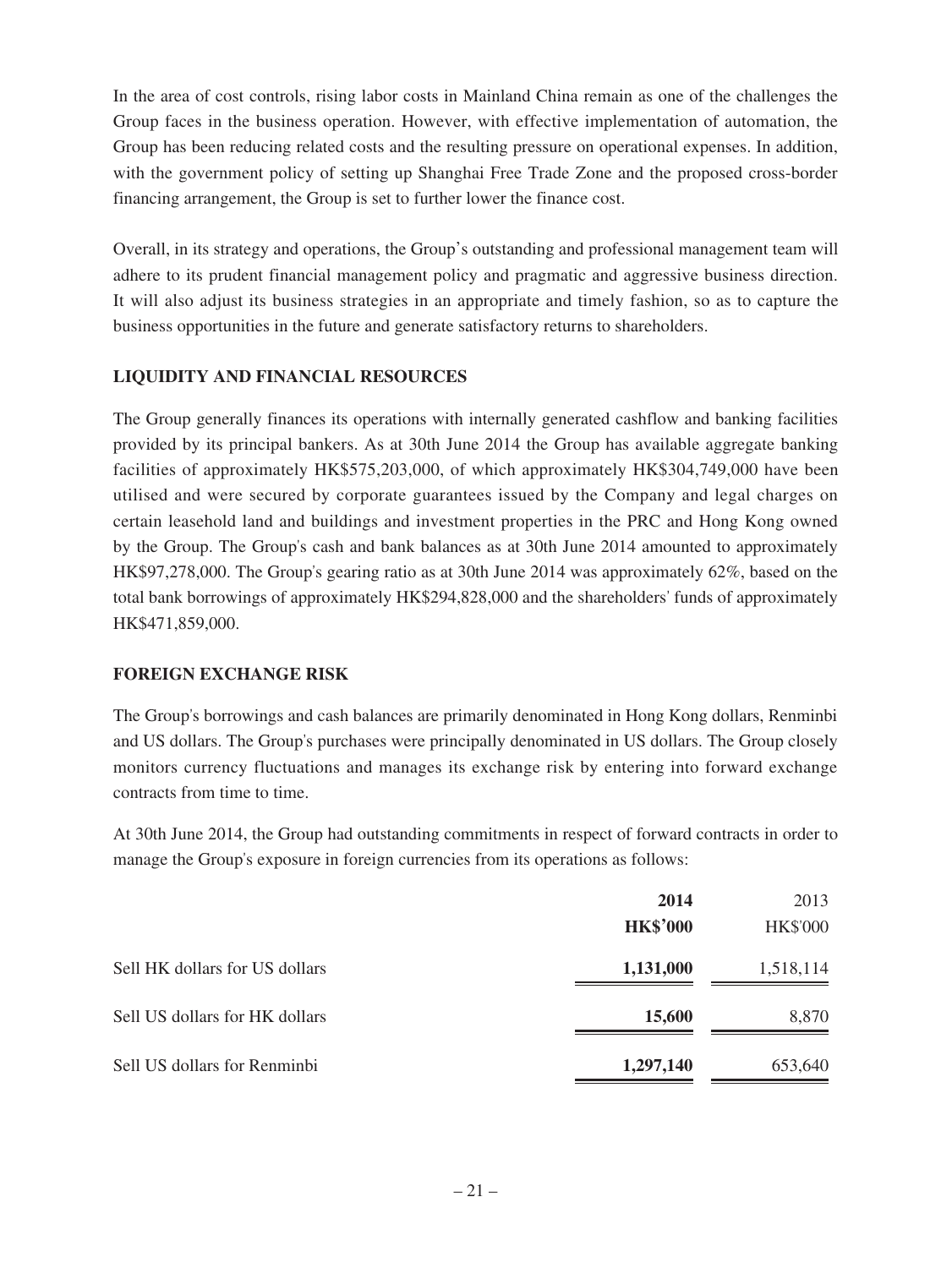## **EMPLOYEE INFORMATION**

As at 30th June 2014, the Group had approximately 713 full-time employees. The Group's emolument policies are formulated on the performance of individual employees and are reviewed annually. The Group has an incentive scheme which is geared to the profit of the Group and the performance of its employees, as an incentive to motivate its employees to increase their contribution to the Group. The Group also provides social or medical insurance coverage, and provident fund scheme (as the case may be) to its employees depending on the location of such employees.

### **BASIS OF DETERMINING EMOLUMENT TO DIRECTORS**

The same remuneration philosophy is applicable to the Directors of the Company. Apart from benchmarking against the market, the Company looks at individual competence, contributions and the affordability of the Company in determining the exact level of remuneration for each Director. Appropriate benefits schemes are in place for the Directors similar to those offered to other employees of the Group.

### **PURCHASE, SALE AND REDEMPTION OF THE COMPANY'S LISTED SECURITIES**

The Company has not redeemed any of its shares during the year. Neither the Company nor any of its subsidiaries has purchased or sold any of the Company's listed securities during the year.

# **COMPLIANCE WITH THE MODEL CODE FOR SECURITIES TRANSACTIONS BY DIRECTORS**

The Company has adopted a code of conduct regarding Directors' securities transactions on terms no less exacting than the required standard set out in the Model Code set out in Appendix 10 to the Rules Governing the Listing of Securities (the "Listing Rules") on The Stock Exchange of Hong Kong Limited ("HKSE"). Having made specific enquiry to all Directors of the Company, all Directors have confirmed that they had complied with the required standard set out in the Model Code and the Company's code of conduct regarding Directors' securities transactions during the period.

# **ANNUAL GENERAL MEETING**

The Annual General Meeting of the Company will be held on Friday, 21st November 2014 and the Notice of Annual General Meeting will be published and despatched in the manner as required by the Listing Rules in due course.

### **CORPORATE GOVERNANCE PRACTICE**

The Company is committed to the establishment of good corporate governance practices and procedures which serve as an important element of risk management throughout the growth and expansion of the Company. The Company emphasises on maintaining and carrying out sound, solid and effective corporate governance principles and structures.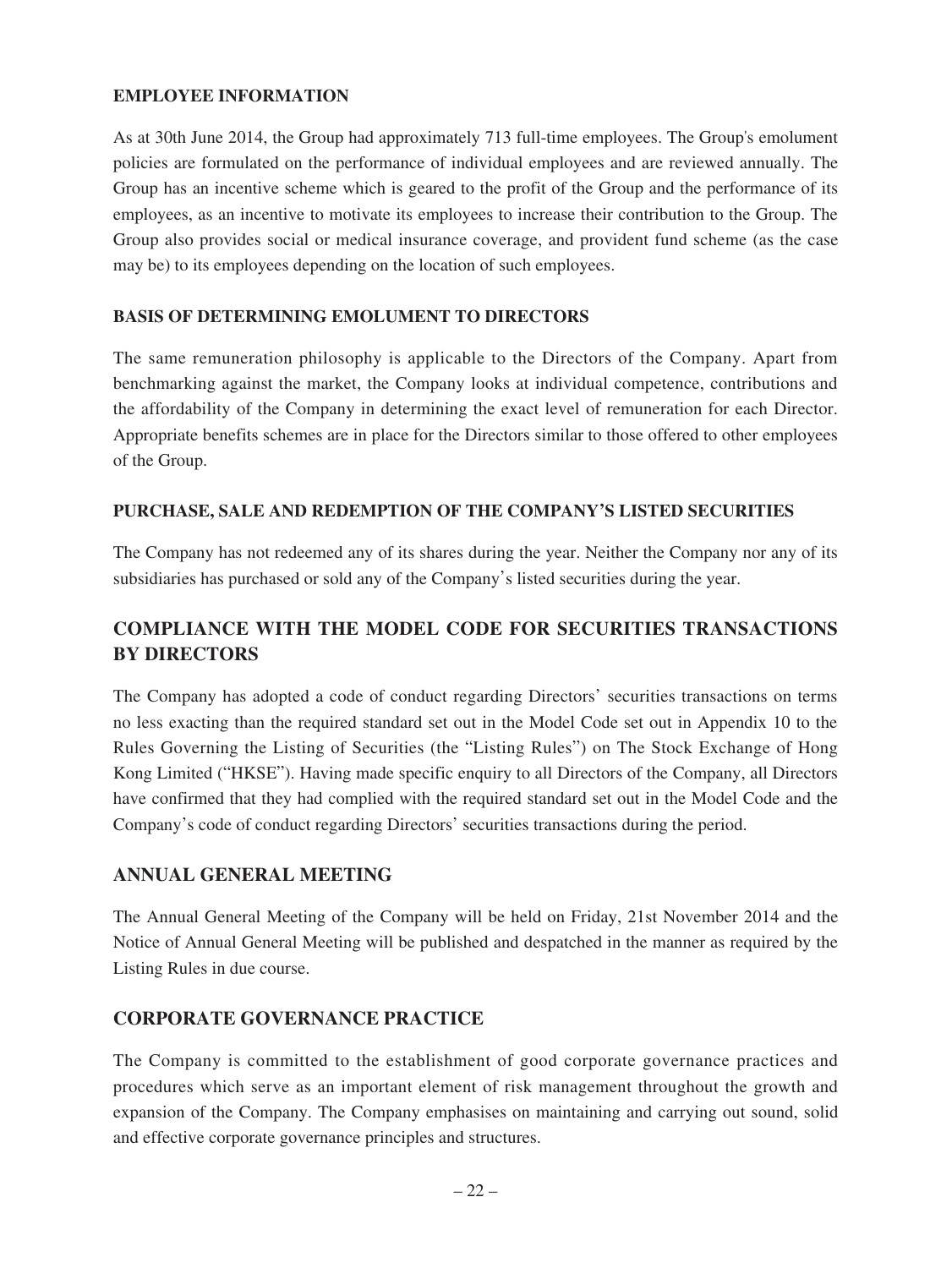The Company has complied with all the applicable code provisions as set out in Corporate Governance Code and Corporate Governance Report to the Appendix 14 of the Listing Rules (the "CG Code") throughout the year ended 30th June 2014, except for the deviation as mentioned below.

According to the code provision A.2.1 of the CG Code, the roles of chairman and chief executive officer (chief executive for CG Code) should be separate and should not be performed by the same individual. Up to the date of this announcement, the Board has not appointed any individual to be the chief executive. The roles of the chief executive have been performed collectively by all the executive Directors, including the chairman, of the Company. The Board considers that this arrangement allows contributions from all executive Directors with different expertise and is beneficial to the continuity of the Company's policies and strategies. Going forward, the Board will periodically review the effectiveness of this arrangement and considers appointing an individual as chief executive when it thinks appropriate.

# **AUDIT COMMITTEE**

The Audit Committee of the Company (the "Audit Committee") provides an important link between the Board and the Company's auditor in matters coming within the scope of the group audit. It also reviews the effectiveness of the external audit and of internal controls and risk evaluation. The Audit Committee comprises three independent non-executive Directors, namely Mr HO Wai Chi, Paul, Mr CHAN Dit Lung and Mr CHING Yu Lung. The Audit Committee has reviewed with management the accounting principles and practices adopted by the Group and discussed internal controls and financial reporting matters including a review of the annual financial statements for the year ended 30th June 2014 with the Directors.

# **REMUNERATION COMMITTEE**

The Company has formulated written terms of reference for the remuneration committee of the Company (the "Remuneration Committee") which stated clearly its authorities and duties in accordance with the requirements of HKSE. The Remuneration Committee consists of three independent non-executive Directors, namely Mr HO Wai Chi, Paul, Mr CHAN Dit Lung and Mr CHING Yu Lung and an executive Director, Mr HUI Sai Chung.

The Remuneration Committee is responsible for ensuring formal and transparent procedures for developing remuneration policies and overseeing the remuneration packages of the executive Directors and senior management. It takes into consideration on factors such as salaries paid by comparable companies, time commitment and responsibilities of Directors and senior management. The Remuneration Committee meets at least once a year to assess the performance and review the annual salaries and bonus of the senior executives. The Remuneration Committee held three meetings during the year ended 30th June 2014.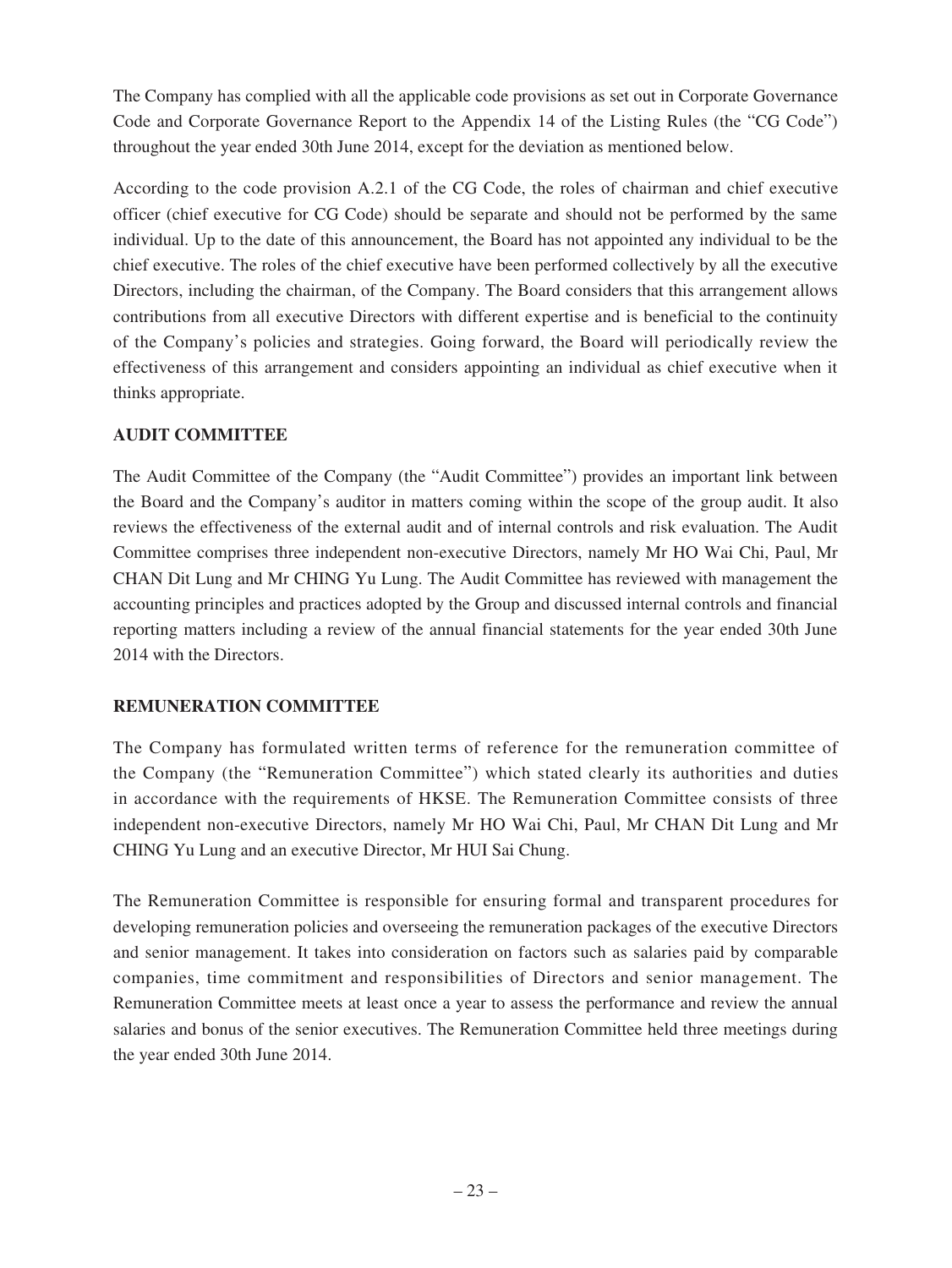## **NOMINATION COMMITTEE**

A nomination committee of the Company (the "Nomination Committee") was established on 26th March 2012 with written terms of reference in accordance with the requirements of HKSE. The Nomination Committee consists of three independent non-executive Directors, namely Mr HO Wai Chi, Paul, Mr CHAN Dit Lung and Mr CHING Yu Lung and an executive Director, Mr HUI Sai Chung.

The Nomination Committee is responsible for reviewing the structure, size and composition of the Board (including the skills, knowledge and experience) on a regular basis and make recommendations to the Board regarding any proposed changes; identifying individuals suitably qualified to become Board members and select or make recommendations to the Board on the selection of, individuals nominated for directorships; assessing the independence of independent non-executive Directors; and making recommendations to the Board on relevant matters relating to the appointment or reappointment of Directors and succession planning for Directors. The Nomination Committee would review the Board's composition from time to time where Board diversity would be considered from a number of aspects, including but not limited to gender, age, cultural and education background, ethnicity, professional experience, skills, knowledge and length of services.

The Nomination Committee meets at least once a year to assess the structure, size and composition of the Board. The Nomination Committee held two meetings during the year ended 30th June 2014 to review the structure, size and composition (including the skills, knowledge and experience) of the Board.

# **CORPORATE GOVERNANCE COMMITTEE**

A corporate governance committee of the Company (the "Corporate Governance Committee") was established on 26th March 2012 with written terms of reference in accordance with the CG Code. The Corporate Governance Committee consists of all independent non-executive Directors, namely Mr HO Wai Chi, Paul, Mr CHAN Dit Lung, and Mr CHING Yu Lung.

The Corporate Governance Committee is responsible for developing and reviewing the policies and practices on corporate governance of the Group and making recommendations to the Board; reviewing and monitoring the training and continuous professional development of Directors and senior management; reviewing and monitoring the Group's policies and practices on compliance with legal and regulatory requirements; developing, reviewing and monitoring the code of conduct and compliance manual (if any) applicable to employees and Directors; and reviewing the Group's compliance with the CG Code and disclosure in the Corporate Governance Report of the Company.

The Corporate Governance Committee meets at least once a year to review the corporate governance functions. The Corporate Governance Committee held two meetings during the year ended 30th June 2014 to review the corporate governance policy in the Group and recommend the training arrangement on corporate governance to the employees of the Group.